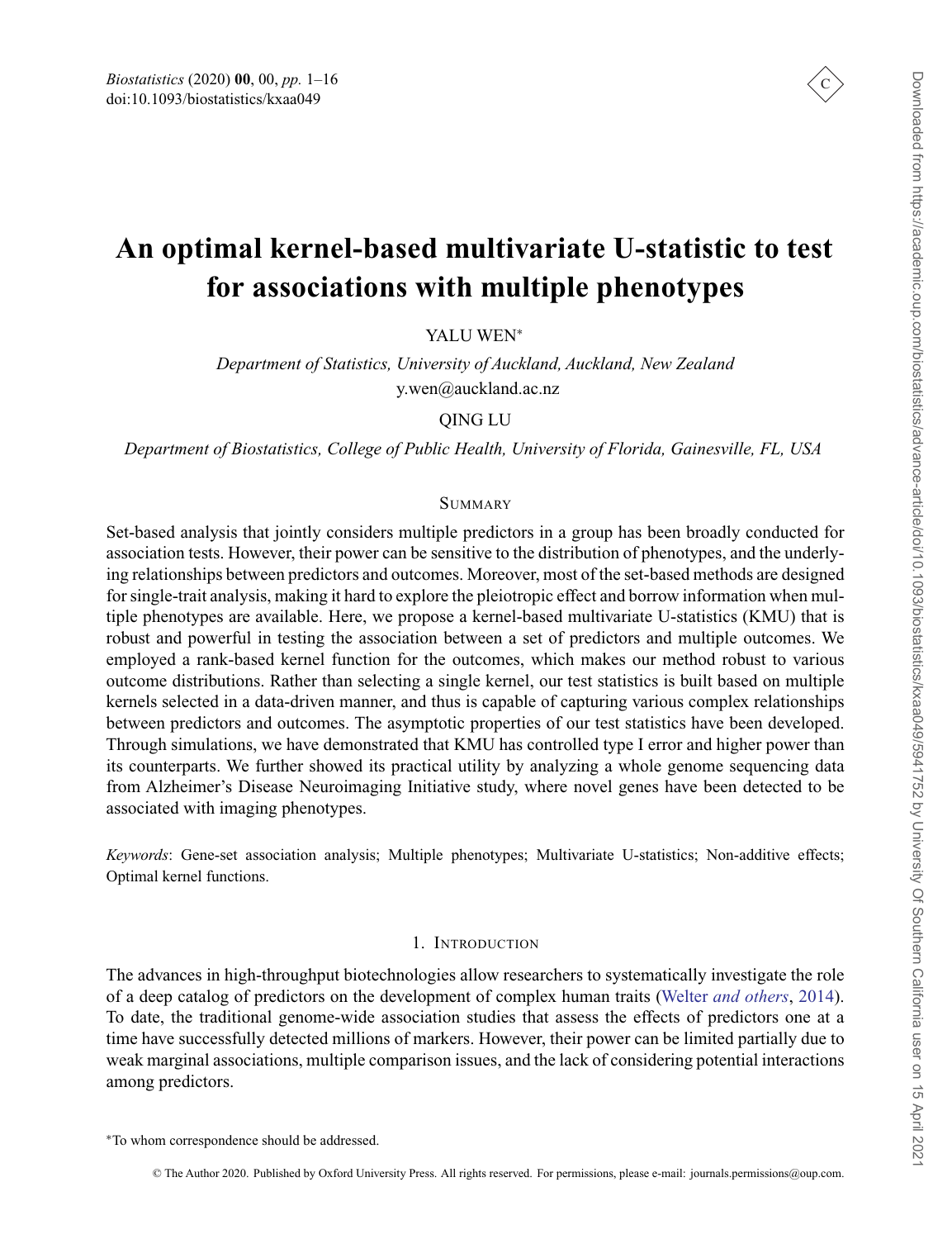## 2 Y. WEN AND Q. LU

The common strategy to address these limitations is to perform a joint association test, where a set-based analysis is conducted to assess the cumulative effects of all predictors within the set (e.g., a gene or pathway) (He *[and others](#page-14-0)*, [2017;](#page-14-0) [Wei and Lu](#page-15-0), [2017;](#page-15-0) He *[and others](#page-14-0)*, [2019](#page-14-0)). The subtle associations embedded in each predictor are aggregated and the number of tests is greatly reduced. Among the existing set-based approaches, the kernel machine regression (KMR) models that assess the association through m[easuring and comparing predictors' and phenotypic similarities have been widely used \(](#page-14-0)Liu *and others*, [2007](#page-14-0); Wu *[and others](#page-15-0)*, [2011,](#page-15-0) [2013;](#page-15-0) He *[and others](#page-14-0)*, [2017](#page-14-0); Larson *[and others](#page-14-0)*, [2017\)](#page-14-0). Despite their popularity, the performance of KMR greatly depends on the kernel functions used in measuring similarities. They achieve the best performance when the chosen kernel mimics the underlying mechanisms, but their power can be substantially reduced if otherwise (Wu *[and others](#page-15-0)*, [2013;](#page-15-0) He *[and others](#page-14-0)*, [2019](#page-14-0)). Indeed, the kernels reflect the prior beliefs about the disease mechanisms. For example, a linear kernel implicitly indicates there is an additive relationship between the predictors and outcome. In practice, the true disease model is usually unknown in advance, making it hard to pre-select kernels. A widely employed method for kernel selection is through a perturbation procedure, where a single kernel th[at leads to the minimum p-value is selected and its distribution is derived empirically \(](#page-15-0)Wu *and others*, [2013;](#page-15-0) Larson *[and others](#page-14-0)*, [2017\)](#page-14-0). However, such a procedure can be computationally intensive, especially for large-scale genomic data. Moreover, existing methods only select one kernel from all the candidates, which may fail to capture complex relationships (Wu *[and others](#page-15-0)*, [2013;](#page-15-0) Larson *[and others](#page-14-0)*, [2017](#page-14-0); He *[and others](#page-14-0)*, [2019\)](#page-14-0). For example, if there are both additive and pairwise interaction effects, using only one kernel function (e.g., the linear or quadratic kernels) is unlikely to fully capture the information.

Recent stu[dies](#page-15-0) [have](#page-15-0) [indicated](#page-15-0) [that](#page-15-0) [many](#page-15-0) [genetic](#page-15-0) [variants](#page-15-0) [are](#page-15-0) [associated](#page-15-0) [with](#page-15-0) [multiple](#page-15-0) [outcomes](#page-15-0) [\(](#page-15-0)Solovieff *and others*, [2013\)](#page-15-0). Joint analysis of multiple traits can substantially boost the power in detecting biomarkers as compared to single-outcome analysis (Aschard *[and others](#page-13-0)*, [2014;](#page-13-0) Zhan *[and others](#page-15-0)*, [2017;](#page-15-0) Dutta *[and others](#page-14-0)*, [2019](#page-14-0)). It can borrow information across multiple traits and thus amplify the marginal association signals, making them easy to detect (Aschard *[and others](#page-13-0)*, [2014\)](#page-13-0). It also allows for the exploration [of pleiotropic effects, and greatly facilitates the investigation of the underlying biology \(](#page-15-0)Zhan *and others*, [2017](#page-15-0)). It enables the investigation of the same disease from different perspectives, as many traits are inherently multi-phenotypic with each reflecting a different aspect of the disease (Alberti *[and others](#page-13-0)*, [2005](#page-13-0); [Wei and Lu](#page-15-0), [2017](#page-15-0)).

Many methods have been developed for multiple phenotype analyses. These include (1) integrating results from univariate analysis for each trait [\(van der Sluis](#page-15-0) *and others*, [2013](#page-15-0)); (2) collapsing multiple phenotypes into a single score through dimension reduction methods (Klei *[and others](#page-14-0)*, [2008\)](#page-14-0); and (3) multivariate analysis techniques [\(Wei and Lu](#page-15-0), [2017;](#page-15-0) Zhan *[and others](#page-15-0)*, [2017](#page-15-0); Dutta *[and others](#page-14-0)*, [2019\)](#page-14-0). While the first two categories are easy to implement, they either fail to consider the correlations among multiple phenotypes or the weights for combining them are not optimal, leading to the loss of power (Zhan *[and others](#page-15-0)*, [2017](#page-15-0)). Among the multivariate methods, KMRs are one of the most popular models. For example, [Wu and Pankow](#page-15-0) [\(2016](#page-15-0)) developed a score based test statistics for the association analysis with multiple traits. [Broadaway](#page-13-0) *and others* [\(2016](#page-13-0)) proposed a dual-kernel approach, where hypothesis test is conducted through comparing the genetic and the multi-trait similarities. Zhan *[and others](#page-15-0)* [\(2017](#page-15-0)) further developed the dual kernel-based association test where the dimension of phenotypes can be larger than the sample size. Dutta *[and others](#page-14-0)* [\(2019\)](#page-14-0) developed a general framework for testing the pleiotropic effects on continuous phenotypes using a multivariate KMR. Despite these advances, KMRs have several key limitations. First, they are semi-parametric models that rely on the distributional assumptions, and thus cannot handle multivariate traits with any arbitrary distributions. Second, KMRs usually concatenate all the phenotypes to form an outcome vector, and can be computationally demanding, especially when a large number of phenotypes are considered. Third, for modern biomedical data that includes both traditional variables and various new data types (e.g., shapes and images) [\(Wei and Lu,](#page-15-0) [2017\)](#page-15-0), it can be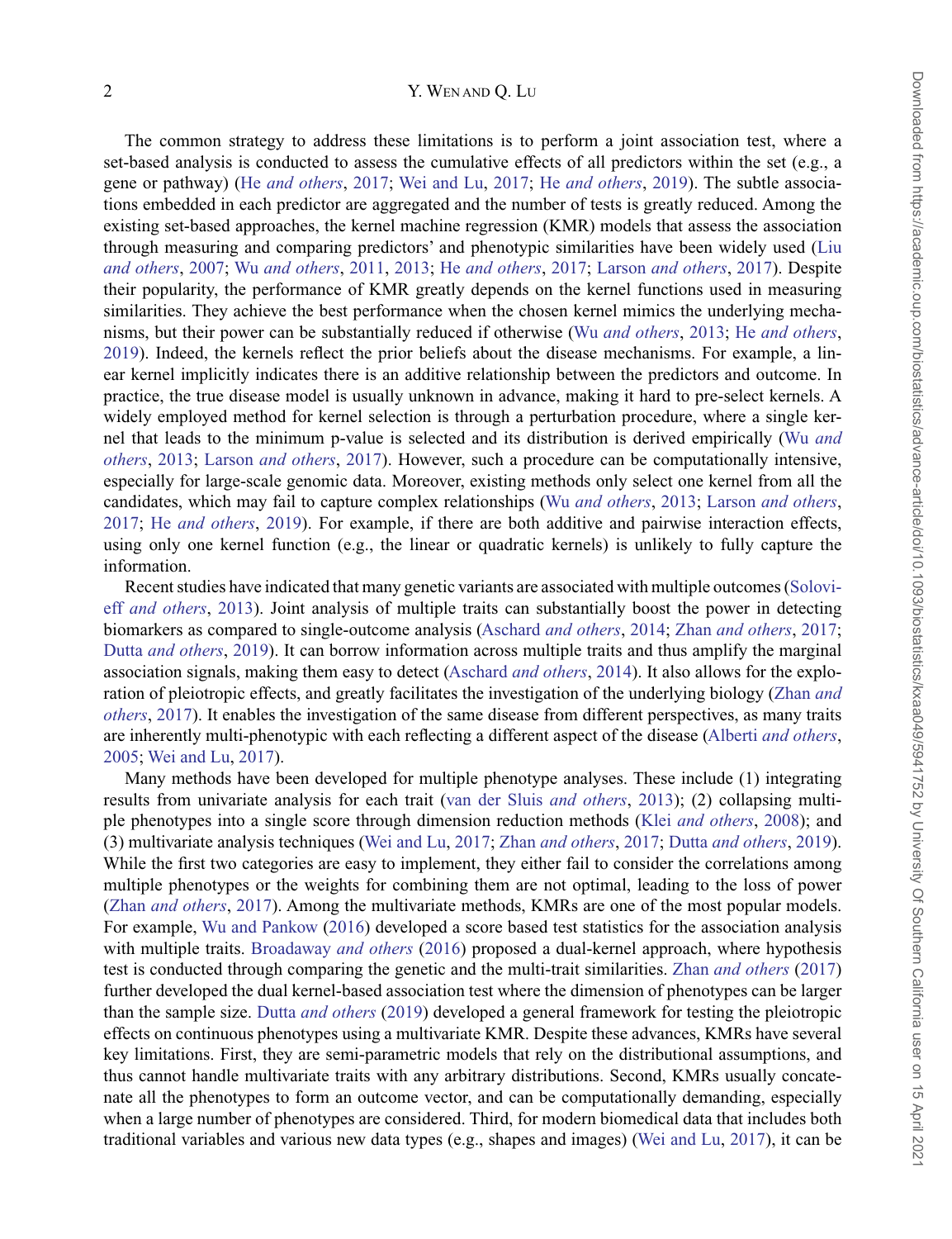challenging to integrate these complex data types into the KMR framework, which usually works in a vector space (e.g., outcome is continuous or binary).

Motivated by KMRs and the recent development in U-statistics [\(Wei and Lu](#page-15-0), [2017;](#page-15-0) He *[and others](#page-14-0)*, [2019\)](#page-14-0), we propose a kernel-based multivariate U-statistic (referred to as KMU) to assess the association between a group of predictors and multiple phenotypes, where the similarities in predictors are compared to those in outcomes. Compared to existing methods, our KMU has several key advantages. First, it makes no distributional assumptions about the outcomes of interest, and thus is robust and powerful against variou[s distributions. Second, rather than selecting one kernel function from a candidate set \(](#page-14-0)He *and others*, [2019](#page-14-0); Wu *[and others](#page-15-0)*, [2013\)](#page-15-0), we consider all possible combinations of kernel functions and choose the one that best models the data. The asymptotic distribution of the test statistics in KMU is developed and no computationally intensive perturbation procedure is required. Third, KMU embeds both the predictors and outcomes in the Reproducible Kernel Hilbert Space (RKHS), and thus can handle high-dimensional predictors and outcomes that include complex-objects. In Section 2, we studied the theoretical properties of KMU in a general setting, where asymptotic properties are derived. Results from simulation studies and a whole genome sequencing (WGS) data application were presented in Sections [3](#page-6-0) and [4,](#page-10-0) respectively.

#### 2. STATISTICAL METHODS

#### 2.1. *General setting and rationale*

We assume a study of *n* independent individuals. Let  $p_y$  and  $p_\sigma$  represent the number of outcomes and genetic variants, respectively. For the *i*th subject  $(i = 1, \ldots, n)$ , let  $X_i = (x_{i1}, \ldots, x_{im})'$  be a vector of *m* covariates (e.g., age and gender),  $G_i = (G_{i1}, G_{i2}, \ldots, G_{ip_g})'$  be a vector of random variable for the predictors within a set, which can be defined using existing criteria (e.g., a gene or pathway). Let  $g_i = (g_{i1}, g_{i2}, \dots, g_{i\nu})$  be the observed value of  $G_i$ . For this study, we assume the number of predictors  $p_g$  is large and can be greater than *n*. We use  $Y_i$  and  $y_i$  to respectively denote the random outcomes and its observed values for subject *i*, where the random outcomes can be a random variable (i.e.,  $Y_i \in \mathbb{R}$ ), a random vector ( $Y_i \in \mathbb{R}^{p_y}$ ), a random matrix ( $Y_i \in \mathbb{R}^{p_y \times p_y}$ ), and other data types (e.g., shapes or graphs). Note that for both random outcomes and predictors, we let them take values on metric spaces (i.e.,  $Y \in \Omega$ <sub>*Y*</sub> and  $G \in \Omega$ <sub>2</sub>) without any assumptions for their distributions Given the sample, our research interest lies and  $G \in \Omega_G$ ) without any assumptions for their distributions. Given the sample, our research interest lies<br>in whether the outcomes V and predictors G are associated. Since no distributional assumptions were in whether the outcomes  $Y$  and predictors  $G$  are associated. Since no distributional assumptions were employed for both *Y* and *G*, they can be of various forms (e.g., *Y* can be shape data). Therefore, it is not str[aightforward to use regressions \(e.g., KMRs\) for the hypothesis testing. However, as shown in](#page-15-0) Wei and Lu, [2017](#page-15-0), it is relatively easy to construct kernel functions to obtain the pairwise similarities for both outcomes and predictors. Let  $k(\cdot, \cdot)$ :  $\Omega_Y \times \Omega_Y \to \mathbb{R}$  and  $s(\cdot, \cdot)$ :  $\Omega_G \times \Omega_G \to \mathbb{R}$  be kernel functions to measure the similarities between outcome *Y* and predictor *G*. Intuitively, if *Y* and *G* are associated, then the high similarities between  $G_i$  and  $G_i$  (i.e., $s(G_i, G_j)$ ) lead to high similarities between outcomes  $Y_i$  and *Yj* (i.e., *<sup>k</sup>*(*Y<sup>i</sup>*, *<sup>Y</sup><sup>j</sup>*)) [\(Wei and Lu](#page-15-0), [2017](#page-15-0)).

We use *K* and *S* to denote the kernel matrices for  $k(\cdot, \cdot)$  and  $s(\cdot, \cdot)$ , respectively. Given the predictors and outcomes for subjects *i* and *j*, their outcome and predictor similarities can be written as  $K_{ij} = k(\mathbf{y}_i, \mathbf{y}_i)$  and  $S_{ij} = s(\mathbf{g}_i, \mathbf{g}_j)$ . We define the centered outcome-similarity as  $\tilde{K}_{ij} = \tilde{k}(\mathbf{y}_i, \mathbf{y}_j) = k(\mathbf{y}_i, \mathbf{y}_j) - E(k(\mathbf{y}_i, \mathbf{Y}_j)) - E(k(\mathbf{y}_i, \mathbf{Y}_j)) - E(k(\mathbf{y}_i, \mathbf{Y}_j))$  on define the centered predictor similarit  $E(k(Y_i, y_i)) + E(k(Y_i, Y_i))$  and define the centered predictor-similarity  $\tilde{S}_{ij} = \tilde{s}(\mathbf{g}_i, \mathbf{g}_j)$  in a similar manner. It is straightforward to show that  $E(\tilde{k}(Y_i, Y_j)) = 0$  and  $E(\tilde{s}(G_i, G_j)) = 0$ . Given *n* samples, the centralized learnal metrics (i.e.,  $\tilde{k}$  and  $\tilde{s}$ ) can be astimated ampirically (He and others, 2010). The relationsh kernel matrices (i.e.,  $\tilde{\mathbf{K}}$  and  $\tilde{\mathbf{S}}$ ) can be estimated empirically (He *[and others](#page-14-0)*, [2019](#page-14-0)). The relationships between two similarities can be assessed via testing  $\rho = 0$  with  $\hat{\rho} = \sum_{i < j} \tilde{K}_{ij} \tilde{S}_{ij} / (\sum_{i < j} \tilde{K}_{ij}^2 \sum_{i < j} \tilde{S}_{ij}^2)^{1/2}$ , which is equivalent to test whether the numerator  $\sum_{i\leq j} \tilde{K}_{ij} \tilde{S}_{ij} \neq 0$  (Tzeng *[and others](#page-15-0)*, [2009](#page-15-0)). As presented in the following sections,  $\sum_{i \le j} \tilde{K}_{ij} \tilde{S}_{ij}$  is of the same form as our proposed test statistic and those used in [Wei and Lu,](#page-15-0) [2017](#page-15-0) and He *[and others](#page-14-0)*, [2019](#page-14-0).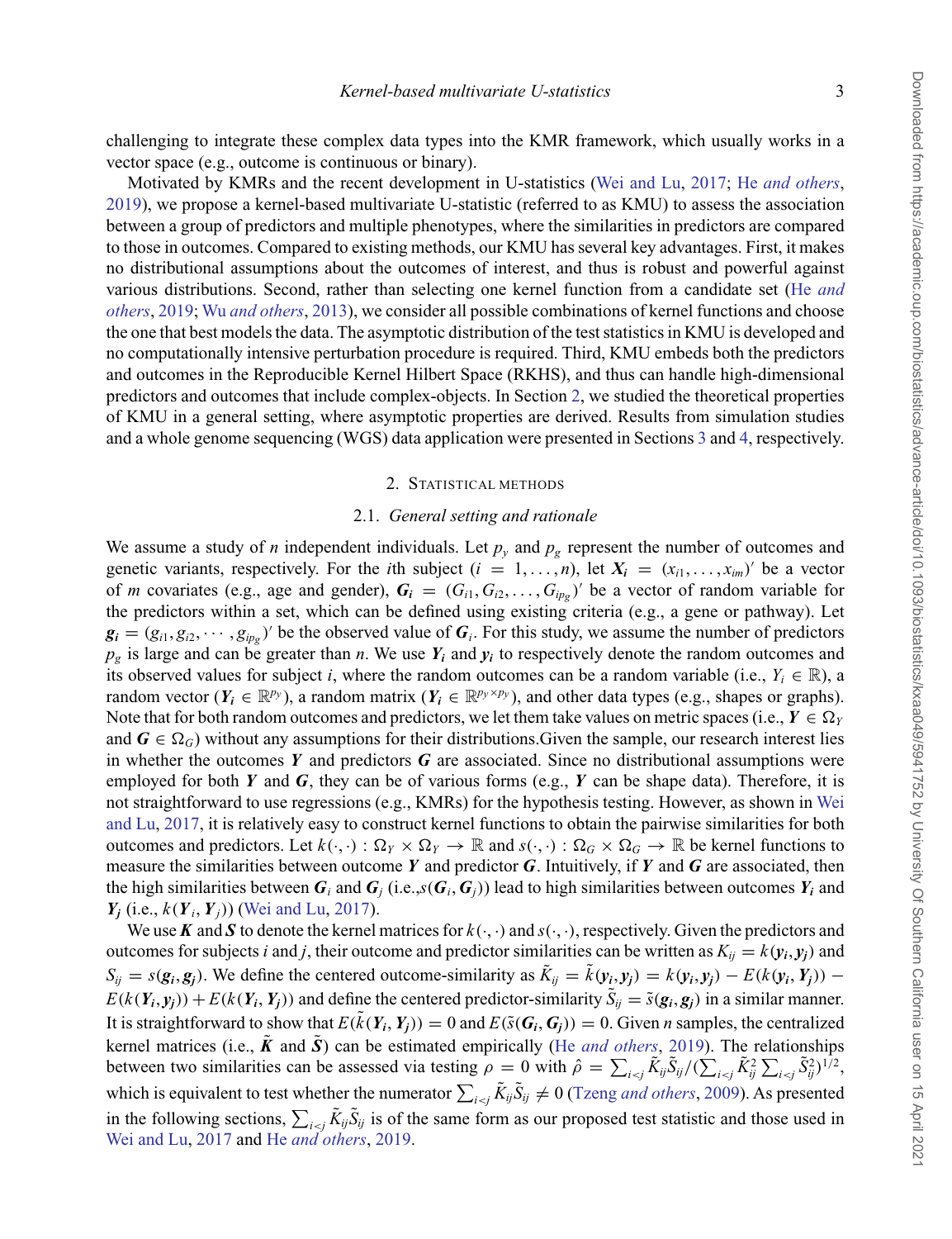#### <span id="page-3-0"></span>4 Y. WEN AND Q. LU

### 2.2. *Hypothesis test based on a single kernel for predictors and outcomes*

Let  $k \otimes s : (\Omega_Y \times \Omega_G) \times (\Omega_Y \times \Omega_G) \to \mathbb{R}$  be a kernel function such that  $(k \otimes s) ((g_i, y_i), (g_j, y_j)) =$  $\tilde{s}(\mathbf{g}_i, \mathbf{g}_j) \times \tilde{k}(\mathbf{y}_i, \mathbf{y}_j)$ . We define our test statistics as,

$$
U_s = \sum_{1 \le i < j \le n} \tilde{K}_{ij}^n \tilde{S}_{ij}^n,\tag{2.1}
$$

where  $\tilde{K}^n_{ij}$  and  $\tilde{S}^n_{ij}$  are the *i*th row and *j*th column of the empirical kernel matrices. For notation simplicity, we dropped the superscript *n*. Under the null hypothesis, we can show that  $E(k \otimes s(\mathbf{D}_i, \mathbf{D}_i)|\mathbf{D}_i) \equiv 0$  and  $U_s = 0$ [\(Appendix A1](https://academic.oup.com/biostatistics/article-lookup/doi/10.1093/biostatistics/kxaa049#supplementary-data) of the [Supplementary material](https://academic.oup.com/biostatistics/article-lookup/doi/10.1093/biostatistics/kxaa049#supplementary-data) available at *Biostatistics* online), where  $D_i = (G_i, Y_i)$ . Therefore,  $U_s$  is a degenerate  $U$ -statistics with the kernel  $k \otimes s$ . Limit theory for degenerate  $U$ -statistics wi[th](#page-15-0) [fixed](#page-15-0) [kernel](#page-15-0) [functions](#page-15-0) [has](#page-15-0) [been](#page-15-0) [well](#page-15-0) [studies](#page-15-0) [by](#page-15-0) [Weber](#page-15-0) [\(1981\)](#page-15-0), [Shieh](#page-15-0) [\(1997\)](#page-15-0), and used by Wei and Lu [\(2017\)](#page-15-0), Wu *[and others](#page-15-0)* [\(2011](#page-15-0), [2013\)](#page-15-0). In that case, the limit distribution is a mixture of independent  $\chi_1^2$ . However, the kernel used in  $U_s$  implicitly depends on the space  $\Omega_Y \times \Omega_G$ , and thus it depends on the dimension of outcomes  $(p_y)$  and predictors  $(p_\nu)$ . Using the spectrum decomposition theorem, each kernel function involved in  $U_s$  can be decomposed as

$$
\tilde{s}(\mathbf{g}_1,\mathbf{g}_2)=\sum_{i=1}^{\infty}\theta_{gi}\phi_{gi}(\mathbf{g}_1)\phi_{gi}(\mathbf{g}_2),\qquad \tilde{k}(\mathbf{y}_1,\mathbf{y}_2)=\sum_{i=1}^{\infty}\theta_{yi}\phi_{yi}(\mathbf{y}_1)\phi_{yi}(\mathbf{y}_2),
$$

where  $\theta_{gi}$  ( $\theta_{vi}$ ) and  $\phi_{gi}(\cdot)$  ( $\phi_{vi}(\cdot)$ ) are eigenvalues and orthonormal eigenfunctions for the kernel  $\tilde{s}(\mathbf{g}_1, \mathbf{g}_2)$  $(\tilde{k}(\mathbf{y}_1, \mathbf{y}_2))$ . Let  $p = p_g + p_y$ , and  $V_{s,m} = \sum_{i=1}^{\infty} \theta_{si}^m$  for any positive integer *m*, where  $s \in (g, y)$ . Using the Martingale Central I imit theorem (Brown 1971) and the theorem in Hall (1984), we have the Martingale Central Limit theorem [\(Brown](#page-13-0), [1971](#page-13-0)) and the theorem in [Hall](#page-14-0) [\(1984](#page-14-0)), we have the following result for *Us*.

THEOREM 2.1 Given  $(k \otimes s)$  is symmetric and  $E(k \otimes s(\mathbf{D}_1, \mathbf{D}_2) | \mathbf{D}_1) \equiv 0$ . Assume  $E[(k \otimes s)^2(\mathbf{D}_1, \mathbf{D}_2)] < \infty$ for each *p*. If  $\frac{V_{g,4}}{V_{g,2}^2}$  $\times \frac{V_{y,4}}{V_{y,2}^2}$  $\rightarrow 0$  as  $p \rightarrow \infty$ , then  $U_s$  is asymptotically normally distributed with mean zero and variance given by  $\frac{1}{2}n^2E[(k \otimes s)^2(\mathbf{D}_1, \mathbf{D}_2)].$ 

The details of the proof is shown in[AppendixA2](https://academic.oup.com/biostatistics/article-lookup/doi/10.1093/biostatistics/kxaa049#supplementary-data) of the [Supplementary material](https://academic.oup.com/biostatistics/article-lookup/doi/10.1093/biostatistics/kxaa049#supplementary-data) available at *Biostatistics* online, and we estimate  $E[(k \otimes s)^2(\mathbf{D}_i, \mathbf{D}_j)]$  empirically from the sample.<br>Various kernel functions can be used to measure the predictors' similarities

Various kernel functions can be used to measure the predictors' similarities (i.e.,  $s(\mathbf{g}_i, \mathbf{g}_j)$ ). For example, both categorical genetic data and continuous gene expression data, a linear kernel that corresponds to for both categorical genetic data and continuous gene expression data, a linear kernel that corresponds to the linear additive effects or a quadratic kernel that captures interaction effects can be used.

Similarly, various kernels can be used for the outcomes. As outcomes can be measured on different scales and are subjected to outliers, we propose to use a rank-based kernel to improve the robustness of the test and accommodate the situations where outcomes come from various distributions (e.g., Cauchy). Define  $P_0 = I_n - X(X'X)^{-1}X$  and  $e = (\epsilon_1, \epsilon_2, \dots, \epsilon_n)'$ , where *e* can be viewed as residuals after adjusting the effects of covariates  $X - (X, X, Y)'$  It is apparent that *e* is residual from a linear recression the effects of covariates  $X = (X_1, X_2, \ldots, X_n)'$ . It is apparent that *e* is residual from a linear regression model, where our property of the residual for the model, when outcomes are normally distributed. Let  $R_{il}$  = rank( $e_{il}$ ), where  $e_{il}$  is the residual for the *l*th outcome for subject *i*. Note that outcomes can be measured on different scales, and thus the rank is evaluated for each outcome. Let  $R_i = (R_{i1}, R_{i2}, \ldots, R_{ip_v})$ , and we define the rank-based kernel for the outcomes as,

$$
k(\mathbf{y}_i, \mathbf{y}_j) = \frac{\mathbf{R}_i' \mathbf{R}_j}{p_{\mathbf{y}}}.
$$
\n(2.2)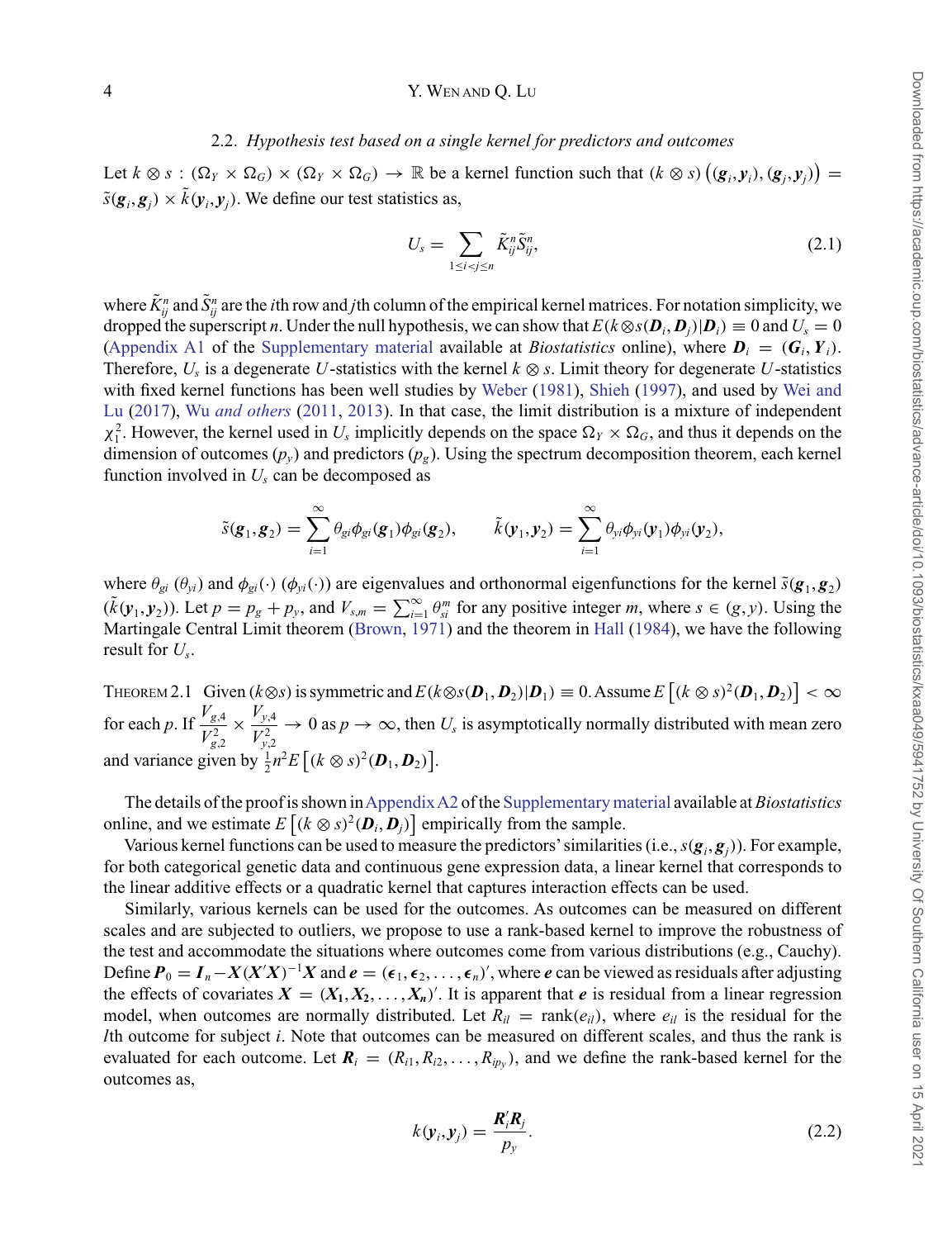*Us* embeds both the predictors and outcomes in RKHS, and can work well when both of them are highdimensional. In addition, *Us* has weaker assumptions as compared to those in He *[and others](#page-14-0)* [\(2019](#page-14-0)), where they showed that many widely used kernels (e.g., linear, polynomial, and identity-by-state kernels) satisfy the assumption  $\frac{V_{g,4}}{V_{g,2}^2}$  $\rightarrow$  0 as  $p_g \rightarrow \infty$  under mild conditions. Provided  $\frac{V_{y,4}}{V_{y,2}^2}$ is bounded, all the kernels that meet their assumptions work for  $U_s$ . Indeed, it is easy to see that  $\frac{V_{y,4}}{V_{y,2}^2}$ = 1 under their settings, and thus their method can be viewed as a special case of our method. In a similar fashion, our method works with a range of kernels under the assumption that  $\frac{V_{y,4}}{V_{y,2}^2}$  $\rightarrow 0$  as  $p_y \rightarrow \infty$  for outcomes and  $\frac{V_{g,4}}{V_{g,2}^2}$ is bounded for predictors. The rank-based kernel function  $\tilde{k}(\mathbf{y}_1, \mathbf{y}_2)$  proposed for measuring outcome-similarity can be viewed as a linear kernel, and thus satisfies the assumption  $\frac{V_{y,4}}{V_{y,2}^2} \to 0$  as  $p_y \to \infty$  with mild conditions. When outcomes are high-dimensional, our method is flexible in choosing kernel functions for predictors. Instead of requesting a relatively strong condition of  $\frac{V_{g,4}}{V_{g,2}^2}$  $\rightarrow$  0 as  $p_g \rightarrow \infty$ , we only require  $\frac{V_{g,4}}{V_{g,2}^2}$ to be bounded.

### 2.3. *Hypothesis testing based on multiple candidate kernels and their combinations*

In the previous section, we proposed *Us* (equation [2.1\)](#page-3-0) that is robust to various distributions and outliers via defining a rank-based kernel function for the outcomes. To increase the power of the test, we want to choose the optimal kernel function  $s(g_i, g_j)$  for predictors, which can be challenging in practice. The form<br>of functions resided in the RKHS generated by the kernel function  $s(.)$  is characterized by itself, and of functions resided in the RKHS generated by the kernel function  $s(\cdot, \cdot)$  is characterized by itself, and thus the kernel used for measuring predictors' similarities reflects the assumptions about the functional relationships between the outcomes and predictors. For example, a linear kernel indicates a linear additive relationship, and a quadratic kernel implies the pairwise interaction effects. While kernel functions are flexible in modeling various types of effects, challenges arise given the true effects are unknown in advance. It has been shown that misspecified kernel functions can substantially limit the power of an association test (He *[and others](#page-14-0)*, [2019;](#page-14-0) Wu *[and others](#page-15-0)*, [2013](#page-15-0)).

To facilitate the selection of optimal kernels that capture the relationships between predictors and outcomes, we propose a multivariate U-statistics based on  $U_s$ , where a set of  $M$  candidate kernels  $(s_1(\cdot,\cdot), s_2(\cdot,\cdot), \ldots, s_M(\cdot,\cdot))$  and their combinations are considered. Let  $\boldsymbol{\psi}_l = (\psi_{l1}, \psi_{l2}, \ldots, \psi_{lM})$  be a weight vector associated with the *l*th combination of the *M* kernel functions, where  $|\psi_{li}| \in (0, 1)$  for all  $j \in (1, \ldots, M)$ . Correspondingly, the kernel function and its kernel matrix under the *l*th combination is  $s^l(\cdot, \cdot) = \sum_m \psi_{lm} s_m(\cdot, \cdot)$  and  $\tilde{S}^l = \sum_m^M \psi_{lm} \tilde{S}_m$ . To test whether the predictors and outcomes are associated given  $\tilde{S}^l$ ,  $U_l = \sum_{i < j} \tilde{K}_{ij} \tilde{S}^l_{ij}$  statistics is constructed and Theorem [2.1](#page-3-0) is used to derive its p-value (denoted<br>by n.). Different from existing literature that only selects one kernel to canture a spe by  $p_l$ ). Different from existing literature that only selects one kernel to capture a specific type of effect (He *[and others](#page-14-0)*, [2019](#page-14-0); Wu *[and others](#page-15-0)*, [2013](#page-15-0)[\),](#page-13-0) [we](#page-13-0) [use](#page-13-0) [the](#page-13-0) [idea](#page-13-0) [of](#page-13-0) [multi-kernel](#page-13-0) [learning](#page-13-0) [algorithms](#page-13-0) [\(](#page-13-0)Dereli *and others*, [2019\)](#page-13-0), where multiple kernels are selected to capture several types of effects. For example, our method allows for the selection of linear and quadratic kernels simultaneously so that both the linear and pairwise interaction effects can be captured.

Given a total of  $N_M$  combinations of the *M* kernels, a vector of  $U = (U_O, U_C)' = (U_1, U_2, \dots, U_{N_M})'$ can be constructed and their p-values  $p = (p_0, p_c)' = (p_1, p_2, \dots, p_{N_M})$  can be obtained, where  $U_0$  is a  $M \times 1$  vector of test statistics associated with the *M* kernel itself (i.e.,  $\psi_{lm} = 1$ ,  $\psi_{lk} = 0$ ,  $\forall k \neq m$ ) and  $U_C$ is a  $(N_M - M) \times 1$  vector of test statistics associated with kernel combinations (i.e., at least two kernels are selected). We defined our test statistics (*U*kmu) as the minimum of p-values from all combinations of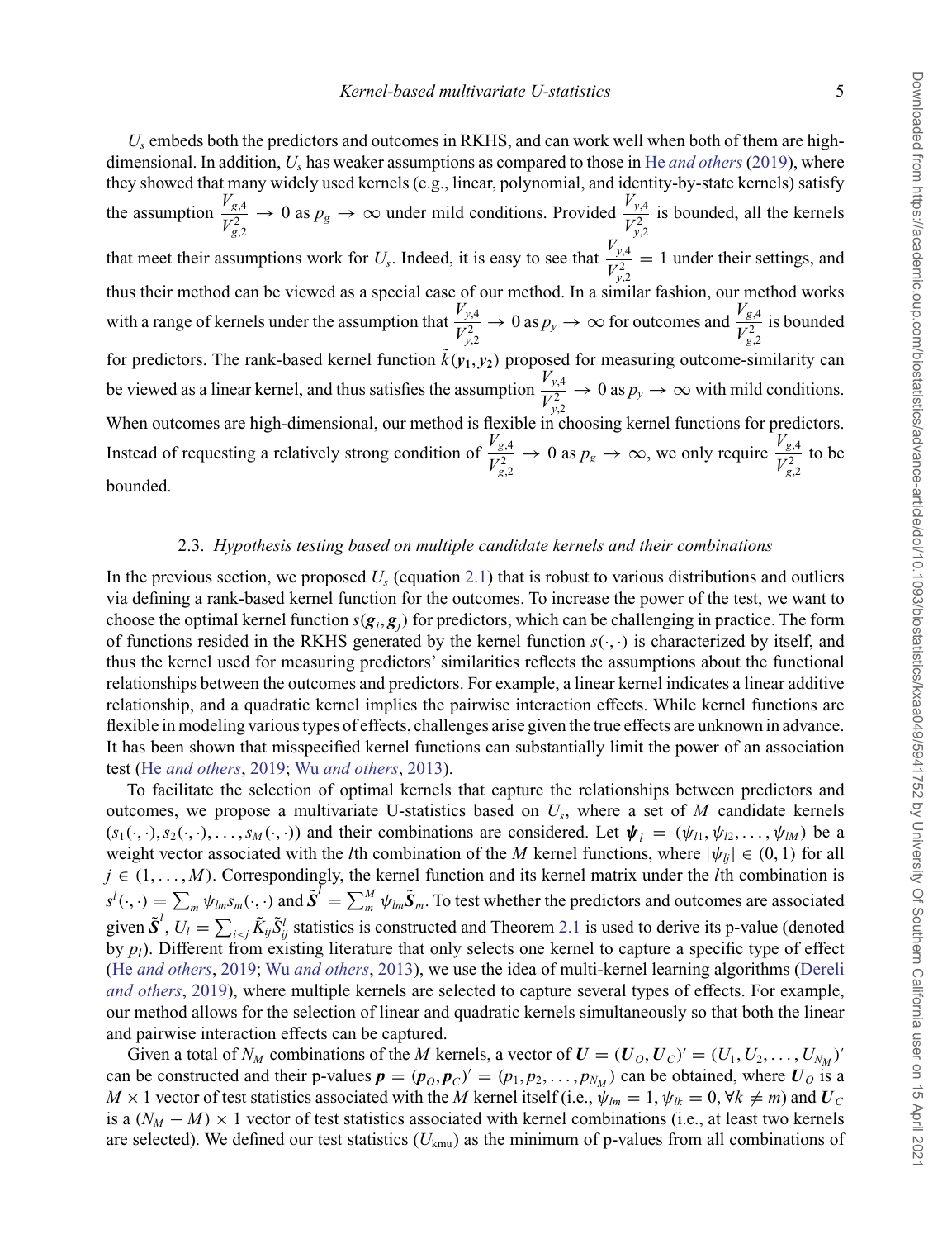<span id="page-5-0"></span>*M* kernels:

$$
U_{\text{kmu}} = \underset{l \in (1, \cdots, N_M)}{\text{argmin}} p_l. \tag{2.3}
$$

The distribution of *U*kmu is usually obtained through a perturbation procedure (Wu *[and others](#page-15-0)*, [2013\)](#page-15-0). However, it is computationally expensive, especially when the combinations of kernels are also considered. Using Theorem [2.1](#page-3-0) that *Ul* follows a normal distribution under the null hypothesis, the analytical form of the distribution of *U*kmu can be derived, which relies on the well-developed results for multivariate normal distribution. Let  $\Psi = (\psi_1, \psi_2, \dots, \psi_{N_M})'$  be the weight matrix associated with all the combination of kernels. The *U* vector can be written as  $U = \Psi U_o$ , and we have the following result (proofs are in [Appendix A3](https://academic.oup.com/biostatistics/article-lookup/doi/10.1093/biostatistics/kxaa049#supplementary-data) of the [Supplementary material](https://academic.oup.com/biostatistics/article-lookup/doi/10.1093/biostatistics/kxaa049#supplementary-data) available at *Biostatistics* online).

THEOREM 2.2 Assume condition  $\frac{V_{g_m,4}}{V_{g_m,2}^2}$  $\times \frac{V_{y,4}}{V_{y,2}^2}$  $\rightarrow$  0 as  $p \rightarrow \infty$  is satisfied for all candidate kernels  $S_m, \forall m$  ∈  $(1, \ldots, M)$ .

- 1. For *U<sub>O</sub>* that is derived based on a single kernel from the candidate set, we have  $U_0 \xrightarrow{d} Z_0$ , where  $Z_0 = (Z_1, Z_2, \ldots, Z_n)'$  follows a multivariate normal distribution with mean 0., and covariance  $\mathbf{Z_0} = (Z_1, Z_2, \dots, Z_M)$  follows a multivariate normal distribution with mean  $\mathbf{0}_M$  and covariance  $\Sigma_{M\times M}$ .
- 2. For *U* that is derived based on a single kernel and multiple candidate kernels, we have  $U \stackrel{d}{\rightarrow} Z$ , where  $Z = (Z, Z, \ldots, Z_n)$  follows a degenerate multivariate pormal distribution with mean 0. where  $\mathbf{Z} = (Z_1, Z_2, \cdots, Z_{N_M})$  follows a degenerate multivariate normal distribution with mean  $\mathbf{0}_{N_M}$ and covariance  $\Sigma = \Psi \Sigma_{M \times M} \Psi'$

If only a single kernel is selected from the candidate set as existing literature (He *[and others](#page-14-0)*, [2019;](#page-14-0) Wu *[and others](#page-15-0)*, [2013\)](#page-15-0), we can simplify the overall test statistics as

$$
U_{\text{kmu}}^{0} = \underset{l \in (1,...,M)}{\text{argmin}} p_{l}, \tag{2.4}
$$

where  $p_l \in \mathbf{p}_o$ . While the perturbation procedure can be employed to obtain its distribution, we directly derive its asymptotic results based on the first part of Theorem 2.2. For a given value of  $\alpha$ , we have

$$
Pr(U_{\text{kmu}}^{0} < \alpha) = 1 - Pr(U_{\text{kmu}}^{0} \ge \alpha) = 1 - Pr(p_{l} \ge \alpha, \forall p_{l} \in p_{O})
$$
  
= 1 - Pr [Pr(U\_{l} > |u\_{l}|) \ge \alpha, \forall l \in (1, ..., M)]  
= \left[ 1 - Pr\left( |\Sigma\_{0,M \times M}^{-1} \mathbf{Z}\_{O}| \le \Phi^{-1} (1 - \alpha/2) \mathbf{1}\_{M} \right) \right] (1 + o(1)), (2.5)

where  $\Sigma_{0,M\times M} = \text{diag}(\sigma_1,\ldots,\sigma_M)$  and  $\sigma_l^2$  is the *l*th diagonal element of matrix  $\Sigma_{M\times M}$ . The leading term in equation (2.5) can be efficiently calculated by many existing software (e.g., mvnorm package in R).

As evidenced by the multi-kernel learning algorithms, there are many situations where a single kernel is not sufficient in capturing complex relationships. To allow multiple kernels being selected, we define the test statistics using equation 2.3 and derived its distribution based on the second part of Theorem 2.2. For a given value of  $\alpha$ , the tail probability is

$$
Pr(U_{\text{kmu}} < \alpha) = 1 - Pr(U_{\text{kmu}} \ge \alpha) = 1 - Pr(p_l \ge \alpha, \forall p_l \in p)
$$
  
= 
$$
\left[1 - Pr\left(|\boldsymbol{\Sigma}_0^{-1}\boldsymbol{Z}| \le \Phi^{-1}(1 - \alpha/2)\boldsymbol{1}_{N_M}\right)\right](1 + o(1)),
$$
 (2.6)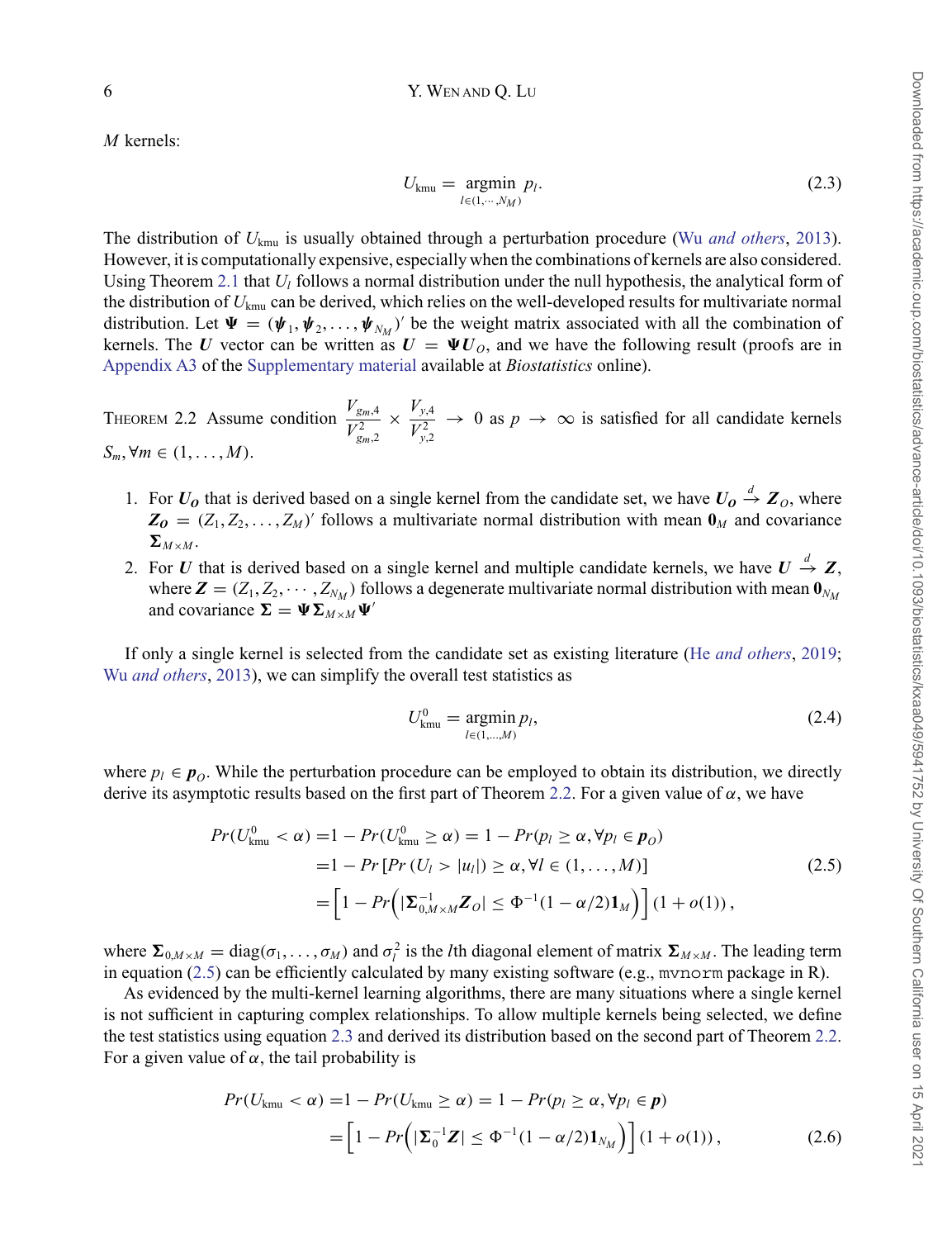<span id="page-6-0"></span>where  $\Sigma_0 = \text{diag}(\sigma_1, \ldots, \sigma_{N_M})$  and  $\sigma_l^2$  is the *l*th diagonal element of the covariance matrix  $\Sigma$ . While different from the case where a single kernel is selected, *Z* follows a degenerate multivariate normal distribution and its dimension can be large (i.e., grows exponentially with the number of kernels). Therefore, the standard software is not directly applicable. To facilitate the computation of the tail probability, we used the fact that all elements in **Z** are linear combinations of the elements in  $\mathbb{Z}_0$ . Let  $\Lambda = \text{diag}(\lambda_1, \lambda_2, \dots, \lambda_M)'$  and A be the matrices of eigenvalues and the corresponding eigenvectors for the covariance matrix  $\Sigma_{M \times M}$ .  $Z$  can be written as  $Z = \Psi Z_0 = \Psi A \Lambda^{1/2} Z_0$ , where  $Z_0$  is a  $M \times 1$  vector with each element being independent<br>standard normal variables. Instead of treating Z as a random variable, we consider the low-dimensional standard normal variables. Instead of treating *Z* as a random variable, we consider the low-dimensional independently normally distributed  $\mathbb{Z}_0$ . Solving equation [\(2.6\)](#page-5-0) is equivalent to the computation of a normal distribution with integration region specified through a set of linear inequalities. This can be efficiently calcu[lated through a stochastic multiple integration algorithm designed by](#page-14-0) [Genz](#page-14-0) [\(1992](#page-14-0)) and Genz and Bretz [\(1999](#page-14-0)).

While we mainly focus on the kernel selection for the predictors in this article, the Theorem [2.2](#page-5-0) and equation [\(2.6\)](#page-5-0) also apply for outcome kernel selections. Therefore, our proposed method can be applied to select optimal kernels for both predictors and outcomes.

#### 3. SIMULATION

We conducted simulation studies to evaluate the performance of our method under different outcome distributions and disease models. For biological studies, the predictors can be both continuous (e.g., gene expression data) and categorical (e.g., genetic data). Therefore, we considered both cases. For continuous predictors, we set the number of variables to be 30 and 100, and each predictor was simulated from a standard normal distribution. For categorical predictors, we randomly selected a gene from chromosome 13 and used the HAPGEN2 to simulate the genotypes (Su *[and others](#page-15-0)*, [2011](#page-15-0)), where both common and rare variants were included.

To form the kernel set for the proposed method, a linear kernel for the additive effects and a quadratic kernel for pairwise interactions were considered for both continuous and categorical predictors. In addition to these two kernels, we included a Gaussian kernel to capture other non-additive effects for continuous predictors and a weighted linear kernel with beta weights to account for the effects from rare variants. We compared our methods to the widely used SKAT-based methods with the default settings (Sequence kernel association test (SKAT)). These include Lee *[and others](#page-14-0)* [\(2012](#page-14-0)) that assumes the outcomes have homogeneous causes (denoted by SKATh) and Aschard *[and others](#page-13-0)* [\(2014\)](#page-13-0) that allows for heterogeneous effects (denoted by SKATp). We evaluated the performance of all methods under various sample sizes (i.e., 500, 1000, and 2000). 5000 and 1000 Monte Carlo simulations were conducted under each setting to evaluate the type I error and power, respectively.

## 3.1. *Simulation I: The impact of outcome distributions*

We first evaluated the impact of outcome distributions on the performance of our method. We simulated two outcomes for each subject  $(Y_i = (Y_{i1}, Y_{i2})')$ :

$$
Y_i = \alpha_0 z_{i0} + \alpha_1 z_{i1} + \left[ \sum_j^2 \sum_k \left( \beta_k I_{k \in S_m} + \beta_{jk} I_{k \in S_{jm}} \right) x_{ik} \right] + \epsilon_i,
$$
\n(3.7)

where *zi*<sup>0</sup> ∼ *N*(0, 1) and *zi*<sup>1</sup> ∼ *Ber*(0.3) represent the continuous and categorical demographic variables (e.g., age and gender), and  $\alpha_i$ s are their corresponding effects.  $x_{ik}$  represents the *k*th predictor for the *i* subject.  $S_m$  and  $S_{im}$  denote the set of variables that are associated with both outcomes and only the *j*th outcome (*j* ∈ {1, 2}), respectively.  $\beta_k$  ( $\beta_{jk}$ ) denote the shared (outcome-specific) effects for the *k*th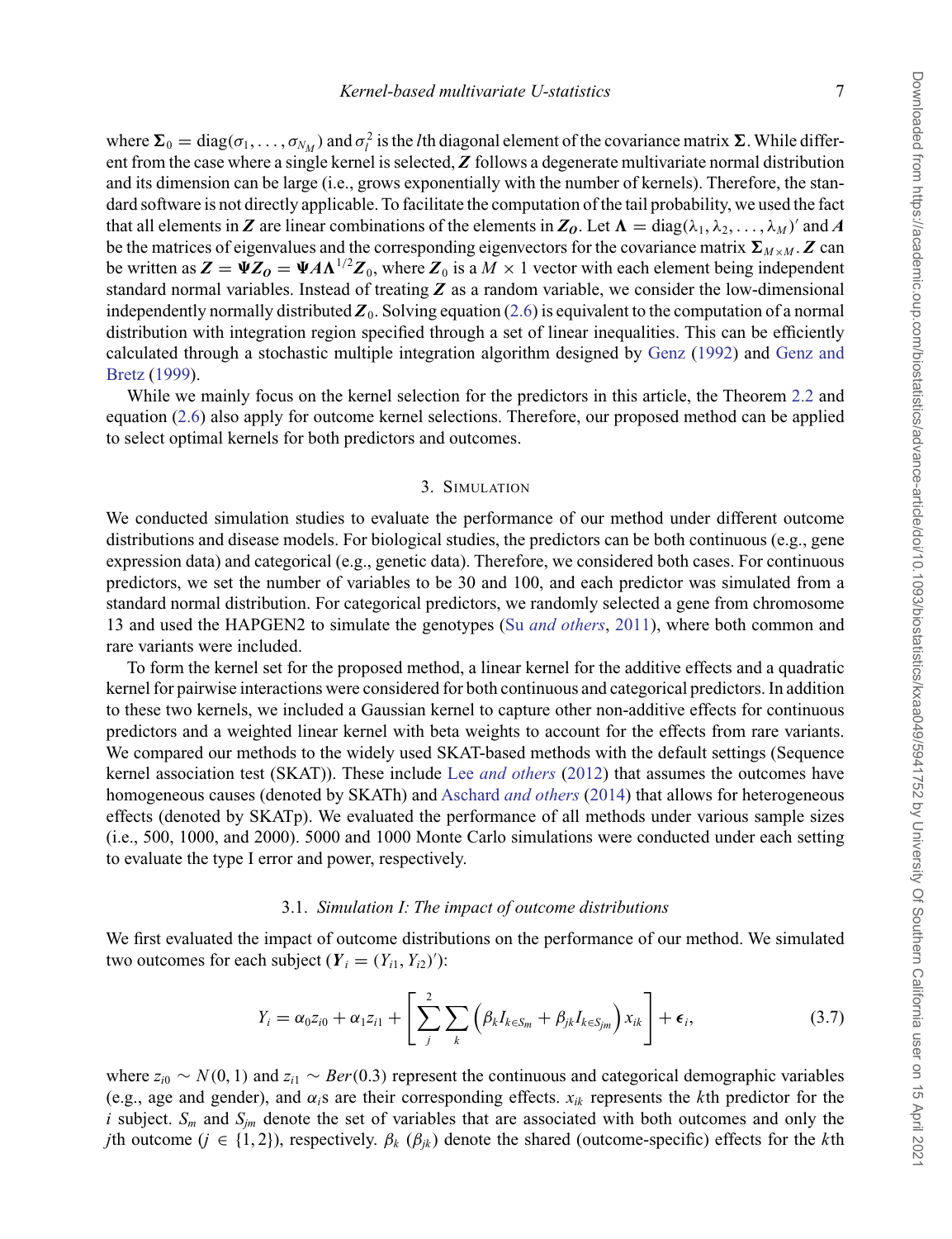|                         |                  | <b>Continuous</b> |        |                                                    |           |        |        | Categorical     |        |        |
|-------------------------|------------------|-------------------|--------|----------------------------------------------------|-----------|--------|--------|-----------------|--------|--------|
|                         |                  | $p = 30$          |        |                                                    | $p = 100$ |        |        | <i>p</i> varies |        |        |
| <b>Distribution</b>     | $\boldsymbol{N}$ |                   |        | Ukmu SKATh SKATp Ukmu SKATh SKATp Ukmu SKATh SKATp |           |        |        |                 |        |        |
|                         | 500              | 0.0480            | 0.0431 | 0.0438                                             | 0.0512    | 0.0341 | 0.0344 | 0.0529          | 0.0485 | 0.0490 |
| Gaussian                | 1000             | 0.0493            | 0.0476 | 0.0481                                             | 0.0513    | 0.0403 | 0.0433 | 0.0532          | 0.0462 | 0.0455 |
|                         | 2000             | 0.0467            | 0.0456 | 0.0476                                             | 0.0504    | 0.0455 | 0.0469 | 0.0496          | 0.0486 | 0.0480 |
| $T\text{-dist(df} = 2)$ | 500              | 0.0504            | 0.0445 | 0.0425                                             | 0.0469    | 0.0367 | 0.0350 | 0.0513          | 0.0465 | 0.0475 |
|                         | 1000             | 0.0537            | 0.0489 | 0.0494                                             | 0.0504    | 0.0425 | 0.0428 | 0.0504          | 0.0491 | 0.0432 |
|                         | 2000             | 0.0531            | 0.0510 | 0.0496                                             | 0.0521    | 0.0456 | 0.0425 | 0.0519          | 0.0500 | 0.0443 |
| <b>Mixture</b>          | 500              | 0.0475            | 0.0440 | 0.0441                                             | 0.0477    | 0.0330 | 0.0341 | 0.0527          | 0.0481 | 0.0440 |
|                         | 1000             | 0.0504            | 0.0493 | 0.0478                                             | 0.0515    | 0.0453 | 0.0447 | 0.0517          | 0.0487 | 0.0470 |
|                         | 2000             | 0.0490            | 0.0493 | 0.0500                                             | 0.0488    | 0.0449 | 0.0460 | 0.0503          | 0.0498 | 0.0461 |

Table 1. *Type I errors under different distributions for correlated outcomes*

predictor, and is sampled from a uniform distribution.  $I_{k \in S} = 1$  if *k* is in set *S*, and 0 otherwise. Among all the predictors, 20% of them are causal, of which 70% are shared by both outcomes. We considered three distributions for  $\epsilon_i$ , including a multivariate normal distribution, a multivariate t-distribution with 2 degrees of freedom and a mixture of 90% normal and 10% Cauchy distribution. We simulated two scenarios for each distribution, including  $\epsilon_i$  are independent and correlated. The details of simulation settings and effect sizes were summarized in [Table S1](https://academic.oup.com/biostatistics/article-lookup/doi/10.1093/biostatistics/kxaa049#supplementary-data) of the [Supplementary material](https://academic.oup.com/biostatistics/article-lookup/doi/10.1093/biostatistics/kxaa049#supplementary-data) available at *Biostatistics* online.

All methods have reasonably controlled the type I errors for both continuous and categorical predictors (Table 1 and [Table S2](https://academic.oup.com/biostatistics/article-lookup/doi/10.1093/biostatistics/kxaa049#supplementary-data) of the [Supplementary material](https://academic.oup.com/biostatistics/article-lookup/doi/10.1093/biostatistics/kxaa049#supplementary-data) available at *Biostatistics* online). The empirical power for the correlated and independent outcomes are shown in Figure [1](#page-8-0) and [Figure S1](https://academic.oup.com/biostatistics/article-lookup/doi/10.1093/biostatistics/kxaa049#supplementary-data) of the [Supplementary](https://academic.oup.com/biostatistics/article-lookup/doi/10.1093/biostatistics/kxaa049#supplementary-data) [material](https://academic.oup.com/biostatistics/article-lookup/doi/10.1093/biostatistics/kxaa049#supplementary-data) available at *Biostatistics* online, respectively. For all methods, the power increases as sample size increases. When the outcomes follow normal distributions, our method performs similarly to SKAT-based methods, regardless of the correlations between outcomes. However, when the outcomes are from a nonexponential family, our method performs substantially better than the others. This is mainly because we employ a rank-based kernel to measure outcome-similarity, which is robust under various distributions.

#### 3.2. *Simulation II: The impact of underlying disease models*

In this set of simulations, we evaluated the impact of the underlying disease models on the performance of our method. For continuous predictors, we simulated the outcomes as

$$
Y_i = \alpha_0 z_{i0} + \alpha_1 z_{i1} + \alpha^m \times \left[ \sum_j^2 \sum_k \left( \beta_k^m I_{k \in S_m} + \beta_{jk}^m I_{k \in S_{jm}} \right) x_{ik} \right] + \alpha^o \times \left[ \sum_j^2 \sum_k \left( \beta_k^o I_{k \in S_o} + \beta_{jk}^o I_{k \in S_{jo}} \right) \left( e^{-x_{ik}^2/100} + \cos x_{ik}^2 \right) \right] + \alpha^p \times \left[ \sum_j^2 \sum_{k,k'} \left( \beta_{kk'}^o I_{k,k' \in S_p} + \beta_{jkk'}^o I_{k,k' \in S_{jp}} \right) x_{ik} x_{ik'} \right] + \epsilon_i,
$$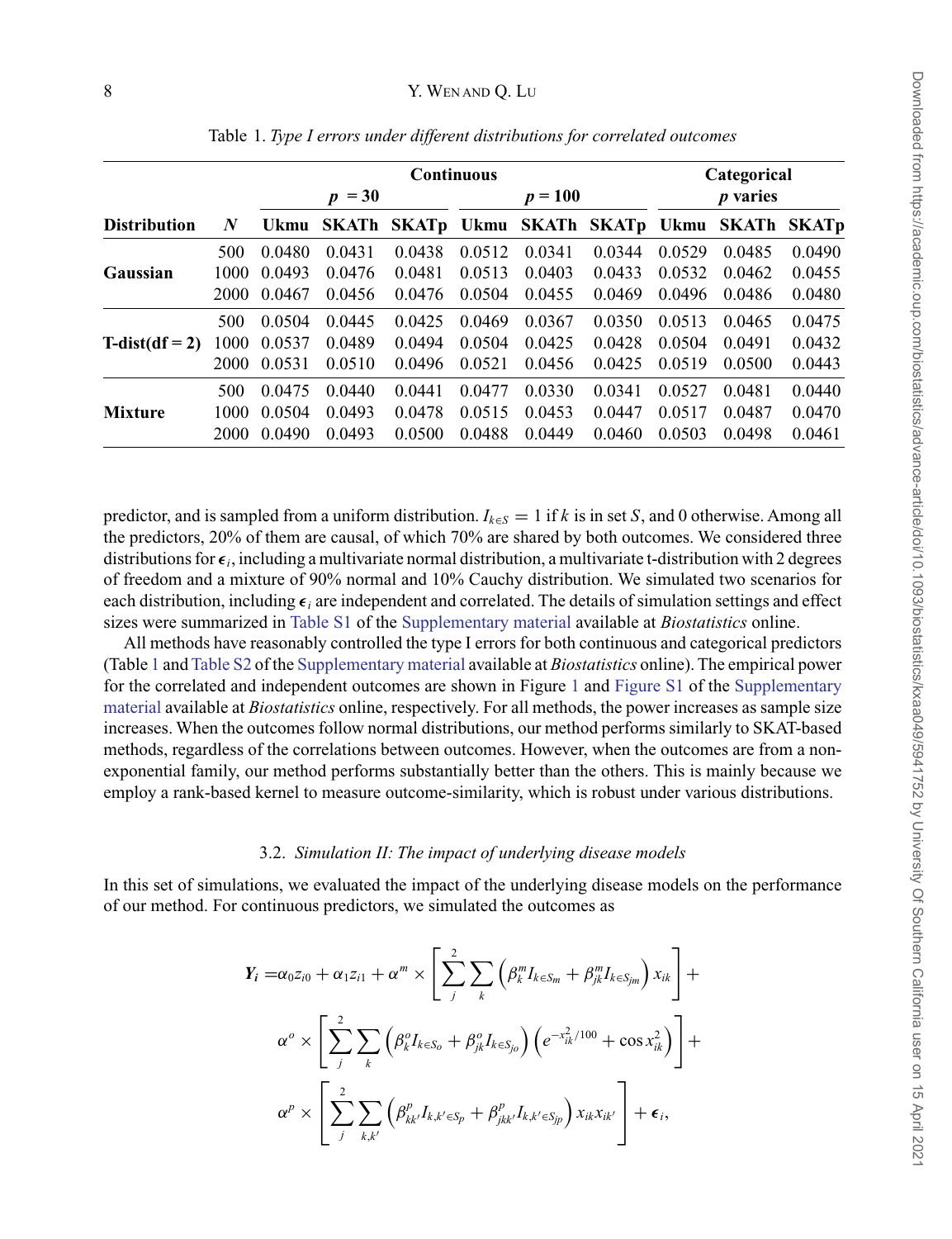<span id="page-8-0"></span>

Fig. 1. The impact of outcome distributions when outcomes are correlated

where  $\alpha^m = 1$ ,  $\alpha^p = 1$ , and  $\alpha^o = 1$  if linear, pairwise interaction and other non-additive effects are present, and 0 otherwise.  $S_i$  and  $S_{ji}$  ( $i \in \{m, p, o\}$ ,  $j \in \{1, 2\}$ ) respectively denote the set of variables that are associated with both outcomes and only the *j*th outcome for the *i*th effect.  $\beta_k^i$  and  $\beta_{jk}^i$  ( $i \in \{m, p, o\}$ ) are the shared effect and outcome-specific effect for the *k*th predictor, and are sampled from uniform distributions. Similar to simulation 1, 20% of the predictors are set causal, of which 70% are shared by both outcomes for each effect. In total, we considered 6 non-linear models, including the pairwise interaction only model (i.e.,  $\alpha^p = 1$ ,  $\alpha^m = \alpha^o = 0$ ), other non-additive effect only model (i.e.,  $\alpha^o = 1$ ,  $\alpha^m = \alpha^p = 0$ ), and various combinations [\(Table S3](https://academic.oup.com/biostatistics/article-lookup/doi/10.1093/biostatistics/kxaa049#supplementary-data) of the [Supplementary material](https://academic.oup.com/biostatistics/article-lookup/doi/10.1093/biostatistics/kxaa049#supplementary-data) available at *Biostatistics* online). For categorical variables, we simulated the outcomes as,

$$
Y_i = \alpha_0 z_{i0} + \alpha_1 z_{i1} + \alpha^m \times \left[ \sum_j^2 \sum_k \left( \beta_k^m I_{k \in S_m} + \beta_{jk}^m I_{k \in S_{jm}} \right) x_{ik} \right] +
$$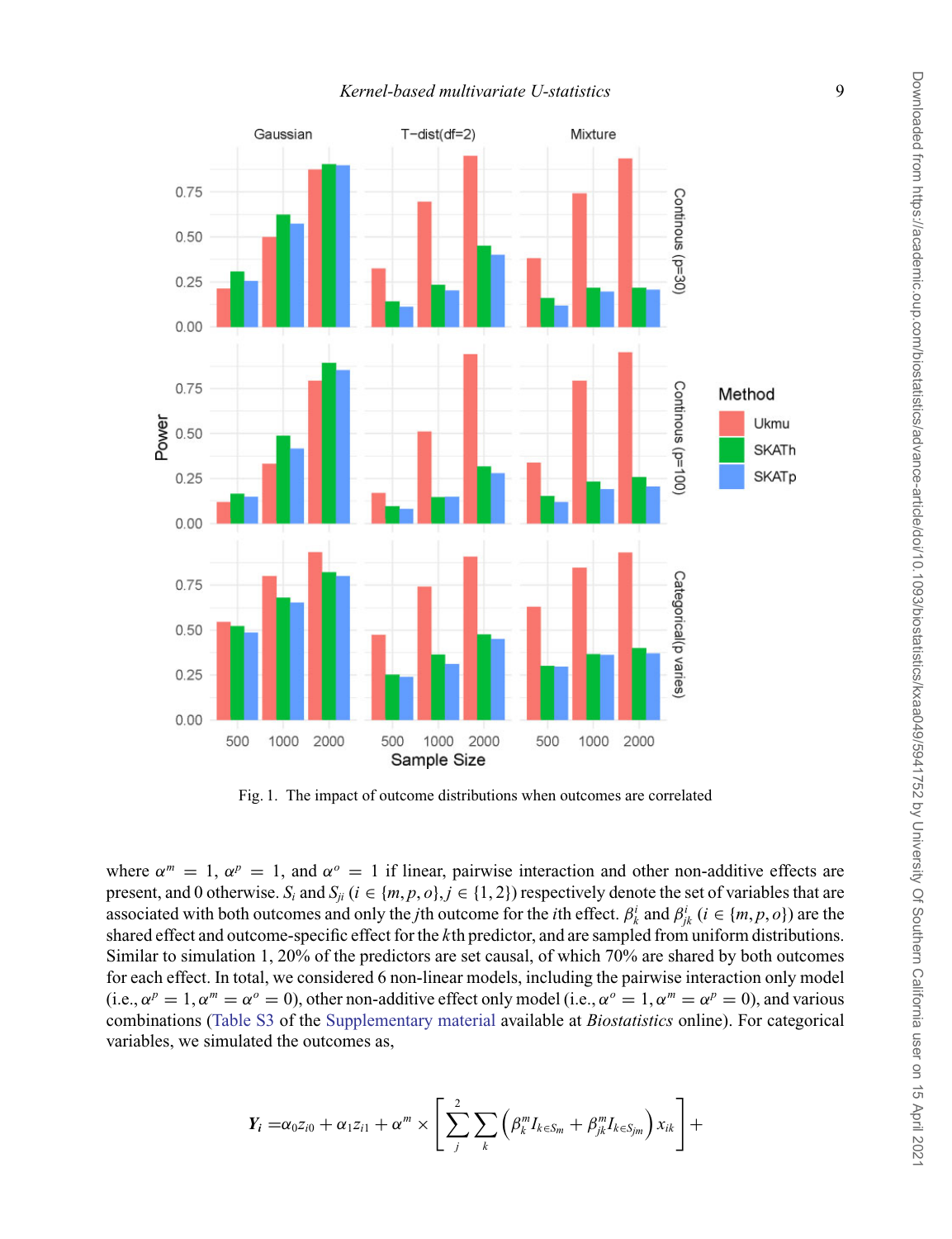

Fig. 2. The impact of disease model when predictors are continuous ( $N = 1000$ ,  $p = 100$ ). Model A: Pairwise interaction effects. Model B: Other non-additive effects. Model C: Linear and pairwise interaction effects. Model D: Linear and other non-additive effects. Model E: Pairwise interaction and other non-additive effects. Model F: Linear, pairwise interaction and other non-additive effects.

$$
\alpha^p \times \left[ \sum_j^2 \sum_{k,k'} \left( \beta_{kk'}^p I_{k,k' \in S_p} + \beta_{jkk'}^p I_{k,k' \in S_{jp}} \right) x_{ik} x_{ik'} \right] + \epsilon_i.
$$

We considered three disease models for categorical predictors, including (1) a linear additive model caused by rare variants; (2) a linear additive model caused by common variants; and (3) a linear additive and pairwise interaction model. For both continuous and categorical predictors,we considered two types of distributions for  $\epsilon_i$ . These included a multivariate normal as well as a mixture of 90% normal and 10% Cauchy distributions, where variance for  $\epsilon_i$  is compound symmetric with correlation equal 0.2. The details of simulation settings and effect sizes were summarized in [Table S3](https://academic.oup.com/biostatistics/article-lookup/doi/10.1093/biostatistics/kxaa049#supplementary-data) of the [Supplementary](https://academic.oup.com/biostatistics/article-lookup/doi/10.1093/biostatistics/kxaa049#supplementary-data) [material](https://academic.oup.com/biostatistics/article-lookup/doi/10.1093/biostatistics/kxaa049#supplementary-data) available at *Biostatistics* online. For comparison purposes, we built a single-kernel-based *Us* with  $s \in \{\text{linear, quad, gau, weight}\},\$  and further built a single-kernel-based  $U_{\text{ave}}$ , where all kernels in the candidate set were averaged.

The power for continuous predictors is shown in Figure 2 and [Appendix Figures S2](https://academic.oup.com/biostatistics/article-lookup/doi/10.1093/biostatistics/kxaa049#supplementary-data) and [S3](https://academic.oup.com/biostatistics/article-lookup/doi/10.1093/biostatistics/kxaa049#supplementary-data) of the [Supplementary material](https://academic.oup.com/biostatistics/article-lookup/doi/10.1093/biostatistics/kxaa049#supplementary-data) available at *Biostatistics* online. *Us*, whose kernel reflects the underlying disease model, achieves the best performance. *U*kmu that considers all kernels and their combinations has close-to-the-best performance. For example, when the disease is caused by pairwise interactions (i.e., Model *A*),  $U_s$  with quadratic kernel performs the best, followed by  $U_{kmu}$ . However, when the relationship between predictors and outcomes is complex, *U*kmu that considers multiple kernels achieves the best performance. For example, when  $Y_i = \left[\sum_{j}^{2} \sum_{k} \left(\beta_k^o I_{k \in S_o} + \beta_{jk}^o I_{k \in S_o}\right) \left(e^{-x_{ik}^2/100} + \cos x_{ik}^2\right)\right]$  (i.e., Model *B*), *U*kmu performs much better than any of those single-kernel-based *Us*. This clearly indicates the benefits of a multi-kernel-based test when the underlying disease model is complicated. In addition, *U*kmu performs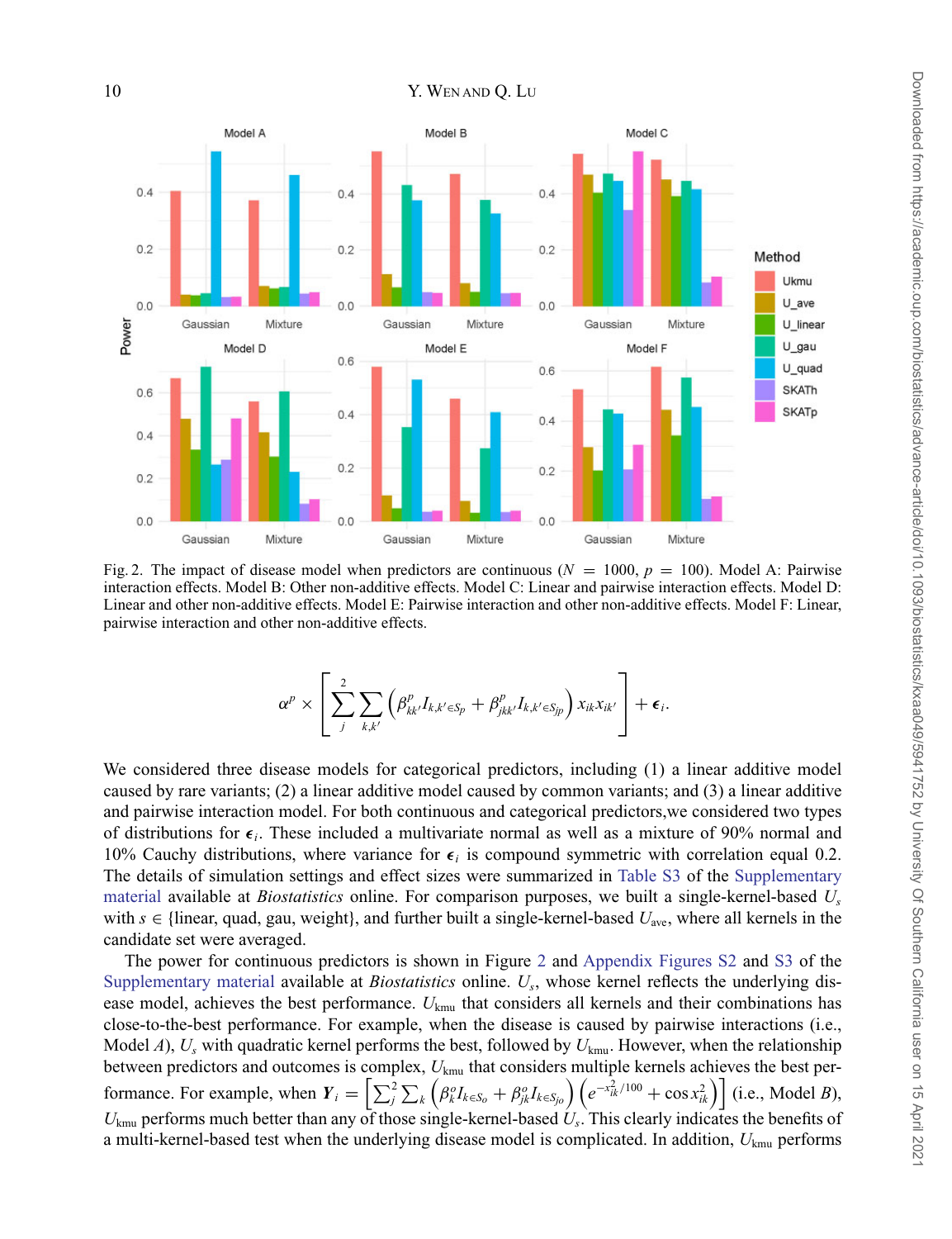*Kernel-based multivariate U-statistics* 11

<span id="page-10-0"></span>

Fig. 3. The impact of disease model when predictors are categorical  $(N = 1000)$ . Model A: Rare variants have effects. Model B: Common variants have effects. Model C: Linear and pairwise interaction effects.

better than the SKAT-based methods, and the advantages are much larger when the effects of predictors on the outcomes are not linear and/or the outcomes follow a non-exponential family distribution.

The power for categorical predictors when  $N = 1000$  is shown in Figure 3 and the rest are in [Figure S4](https://academic.oup.com/biostatistics/article-lookup/doi/10.1093/biostatistics/kxaa049#supplementary-data) of the [Supplementary material](https://academic.oup.com/biostatistics/article-lookup/doi/10.1093/biostatistics/kxaa049#supplementary-data) available at *Biostatistics* online. Similar to continuous predictors, *Us* that uses the optimal kernel has the highest power, and *U*kmu has close-to-the-best performance. When the outcomes are not simply caused by rare variants, *U*kmu outperforms SKAT-based methods, especially when outcomes are not normally distributed.

## 4. REAL DATA APPLICATION

We analyzed the WGS data from the Alzheimer's Disease Neuroimaging Initiative (ADNI) study. ADNI is a longitudinal study that assesses the effects of genetic variants on Alzheimer's Disease (AD) and various AD-related outcomes, including 3D brain imagining and cognitive measurements (Saykin *[and others](#page-14-0)*, [2010\)](#page-14-0). DNA samples from study subjects were obtained and analyzed using the Illumina's non-CLIA (Clinical Laboratory Improvement Amendments) WGS. A total of 808 subjects was included in the data, with 280 controls, 234 and 246 early and late cognitive impaired subjects, and 46 AD patients at their baseline assessment.

We are interested in the association between genetic variants and brain imaging outcomes, including 18F-fluoro-2-deoxyglucose, Hippocampus, Entorhinal, 8F-florbetapir (AV45), Fusiform, and Ventricles measurements. These outcomes were treated as a multivariate outcome and their distributions were shown in [Figure S5](https://academic.oup.com/biostatistics/article-lookup/doi/10.1093/biostatistics/kxaa049#supplementary-data) of the [Supplementary material](https://academic.oup.com/biostatistics/article-lookup/doi/10.1093/biostatistics/kxaa049#supplementary-data) available at *Biostatistics* online. The rank-based kernel (equation [2.2\)](#page-3-0) was used to measure the outcome similarity. For genetic data, we excluded genetic variants with more than 20% missing, and grouped them based on gene range listed in the GRch37 assembly. After quality control and the grouping process, a total of 22 494 autosomal genes harboring 1.8 million genetic variants were included in our study. To form the candidate kernel set, we considered the linear, weighted linear with beta weight, and the quadratic kernels to capture the effects from common variants, rare variants and the pairwise interactions, respectively. For all the analyses, we included age, gender,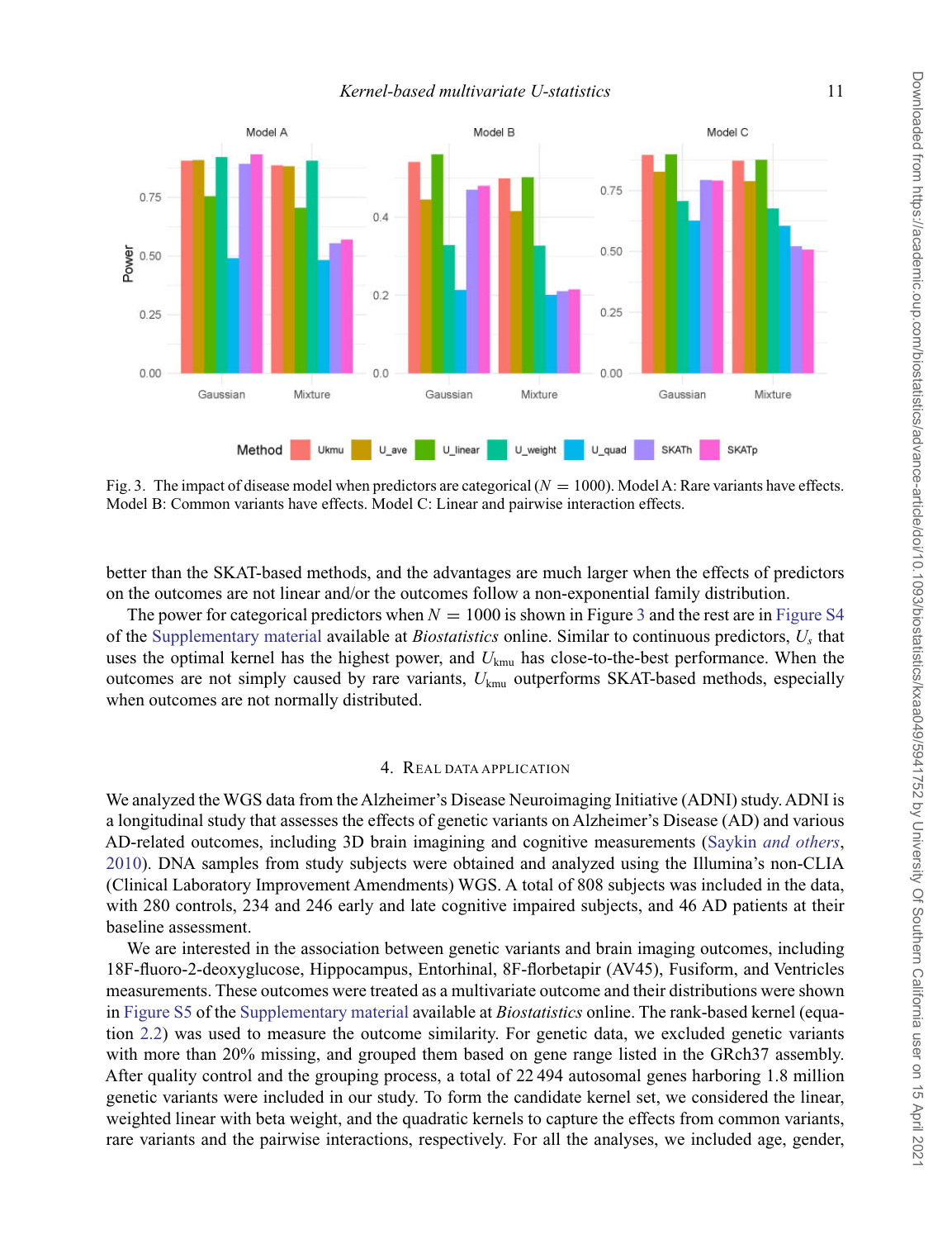

Fig. 4. Manhattan plot for whole genome gene-based analysis using *U*kmu.

education, and the top 20 genome principle components as the covariates to adjust for the potential confounding effects. For comparison purposes, we also analyzed the dataset with SKAT-based methods with their default settings, where the same set of covariates were used.

QQ plot shows no evidence of systematic bias of the methods [\(Figure S6](https://academic.oup.com/biostatistics/article-lookup/doi/10.1093/biostatistics/kxaa049#supplementary-data) of the [Supplementary material](https://academic.oup.com/biostatistics/article-lookup/doi/10.1093/biostatistics/kxaa049#supplementary-data) available at *Biostatistics* online). The Manhattan plots for *U*kmu and the others are shown in Figure 4 and Figure S7 of the [Supplementary material](https://academic.oup.com/biostatistics/article-lookup/doi/10.1093/biostatistics/kxaa049#supplementary-data) available at *Biostatistics* online, respectively. Our proposed multivariate  $U_{kmu}$  method has detected 6 genes that achieve the genome-wide significance level (i.e.,  $p \leq$ 10<sup>−</sup>6). In addition to the *APOE* and *APOC* genes that have also been detected by the single-kernel-based *Us* methods [\(Figure S7](https://academic.oup.com/biostatistics/article-lookup/doi/10.1093/biostatistics/kxaa049#supplementary-data) of the [Supplementary material](https://academic.oup.com/biostatistics/article-lookup/doi/10.1093/biostatistics/kxaa049#supplementary-data) available at *Biostatistics* online), *U*kmu has detected 4 additional genes (i.e., *TOMM40*, *SHC1*, *CCDC87*, and *BLOC1S1*). This indicates jointly considering multiple kernels has the potential to capture more complicated relationships between predictors and outcomes, and thus may improve the power of the test. While *Us* has detected*APOE* and*APOC* genes that have well-known association with AD, the SKAT-based methods failed to identify any significant genes.

All of the six significant genes detected by *U*kmu have reported evidence suggesting their association with AD and its related phenotypes. For example, mounting evidence have suggested that *APOE* is related to AD and its associated outcomes [\(Hoffmann](#page-14-0) *and others*, [2016](#page-14-0)).*APOC1* gene is reported to be a genetic risk factor for dementia and cognitive impairment in the elderly, and it has significant impact on hippocampal volumes [\(Serra-Grabulosa](#page-14-0) *and others*, [2003](#page-14-0)). For the *TOMM40* gene, some suggest their effects on ADrelated phenotypes are through its linkage disequilibrium with*APOE* (Maruszak *[and others](#page-14-0)*, [2012\)](#page-14-0), while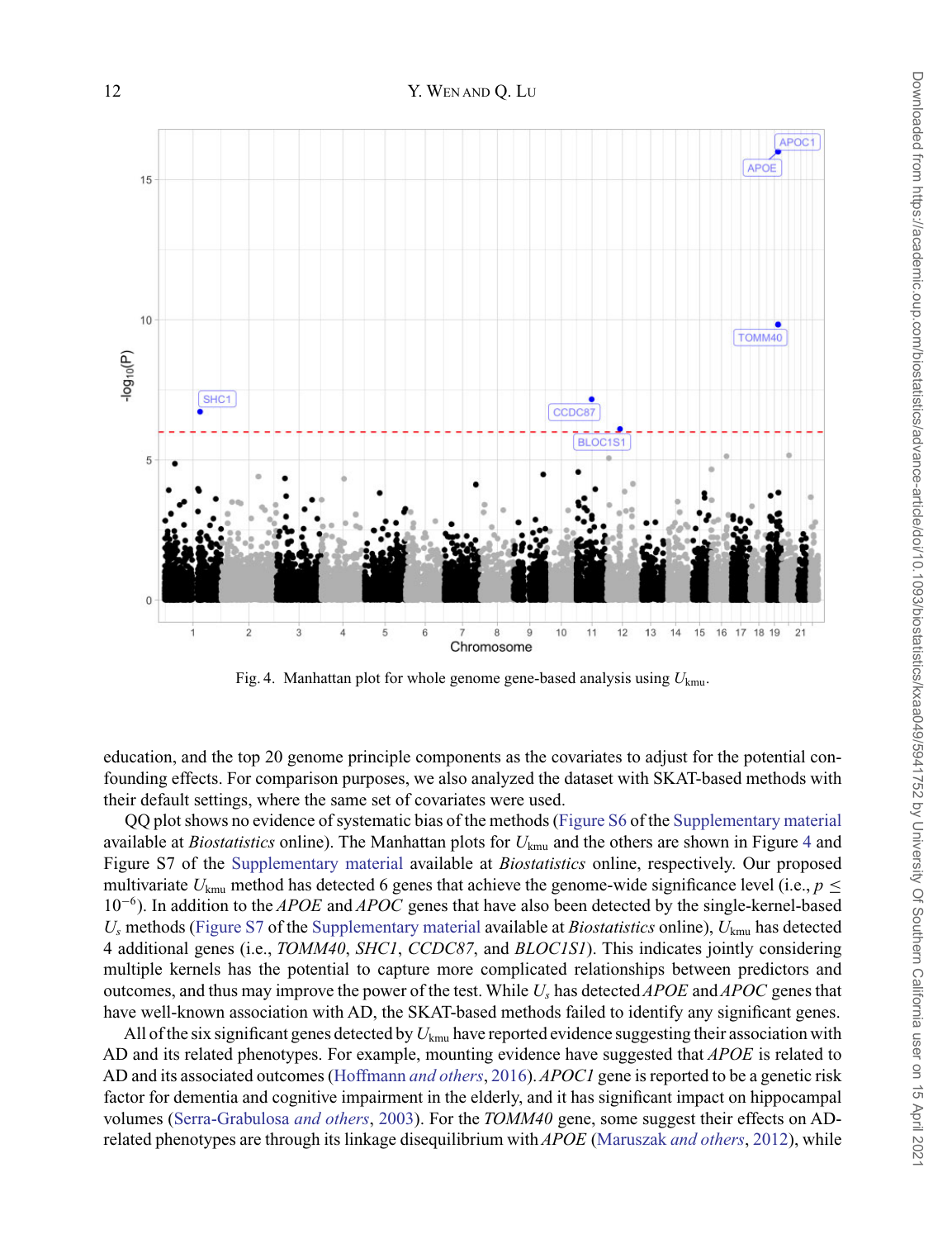others found evidence of an independent association between *TOMM40* and AD-related phenotypes, such as hippocampal thinning (Burggren *[and others](#page-13-0)*, [2017](#page-13-0)) and gray matter volume (Johnson *[and others](#page-14-0)*, [2011](#page-14-0)). Using a weighted burden test, Curtis *[and others](#page-13-0)* [\(2020\)](#page-13-0) found that *CCDC87* could affect the susceptibility to the late onset AD. Liang *[and others](#page-14-0)* [\(2012](#page-14-0)) found that the expression pattern of *SHC1* is associated with AD progression, and [Montibeller and de Belleroche](#page-14-0) [\(2018\)](#page-14-0) found that the *BLOC1S1* is profoundly up-regulated in the frontal cortex of AD patients.

#### 5. DISCUSSION

In this study, we developed a flexible framework to test the association between a set of predictors and multiple outcomes, while adjusting for the confounding effects. We first proposed a robust  $U_s$  statistic, where a rank-based kernel is developed for outcomes. Based on  $U_s$ , we further developed  $U_{kmn}$  and its asymptotic distribution, where a set of candidate kernels were combined to optimally model the relationship between outcomes and predictors. Through simulations and real data analysis, we showed that  $U_{\text{kmu}}(1)$ is robust against the distributions of the outcomes; (2) performs as good as the kernel that reflects the underlying disease models; and (3) outperforms single kernel-based methods when the relationships between predictors and outcomes are complex.

Many published work can be viewed as special cases of  $U_{\text{kmu}}$  with corresponding values of **K** and *S*, which reflect the assumed disease models. Fundamentally different from these methods that employ only one kernel function to capture a specific type of relation (e.g., linear or pairwise interaction), *U*kmu works in a similar fashion as multi-kernel learning algorithms, where multiple kernels are combined in a data-driven manner to capture the relationships between predictors and outcomes. Combining multiple kernels in a data-driven manner offers greater flexibility and provides the capacity in modeling complex relationships (e.g., both linear and non-linear effects are present). The proposed *U*kmu is shown to have controlled type I error and improved power over the weaker kernels in the set, without prior knowledge of the underlying disease mechanisms. While we used equal weights for kernel combinations, other weighting schemes (e.g., using prior information regarding the relationships between predictors and outcomes) can also be employed.

It is well accepted that power for a kernel-based method can be substantially reduced if the selected kernel does not reflect the underlying biology. In the existing literature, efforts were made for selecting a single kernel from a candidate set. These methods are mainly based on a perturbation procedure developed by Wu *[and others](#page-15-0)* [\(2013\)](#page-15-0), which can be computationally expensive. While we use a data-driven manner to select/combine multiple kernels from a candidate set, our method is not computationally demanding, as the significance is derived based on the asymptotic property of the test statistics. While we mainly focus on the kernel selection for predictors, the asymptotic results also apply for the selection of kernels for both predictors and outcomes. This makes our method efficient and scalable to genome-wide studies with various types of underlying mechanisms.

Different from the widely used KMRs, our method adopted a rank-based kernel function to measure the phenotypic similarity, making it robust against the outcome distributions. As shown in simulation 1, our method has similar performance to that from SKAT-based methods when outcomes come from the exponential family, but significantly outperforms them for other distributions. While we demonstrated the methods with multiple outcomes, it is trivial to see that the proposed rank-based kernel also works for single outcome. Regardless of the number of outcomes, our method can provide robustness against distributional assumptions. We consider this important, as the outcomes can come from any distributions in practice.

In this study, we focused on using linear and weighted linear kernels to capture the effects from common and rare variants in genetic data without considering any other additional information, such as the association signals from prior studies. Our method can be further improved by adopting kernel functions to incorporate prior biological knowledge, and this can be a future revenue of our research.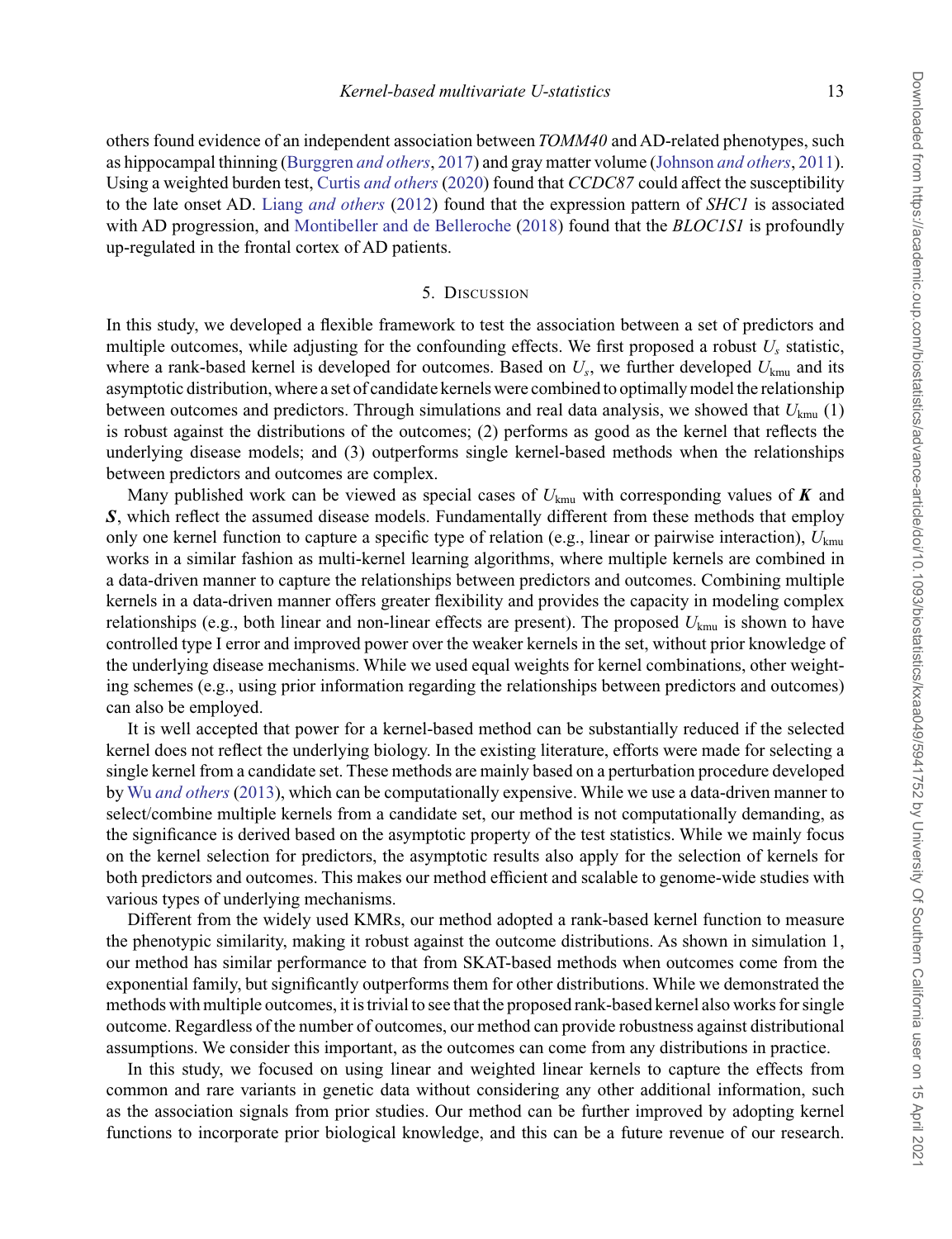<span id="page-13-0"></span>14 Y. WEN AND Q. LU

Nevertheless, we have developed a powerful and flexible framework for testing the association between a set of predictors and outcome(s). The proposed method has robust power regardless of the underlying biology and outcome distributions. It can be easily scaled to genome-wide study and will contribute to detecting biomarkers with pleiotropic effects.

## 6. SOFTWARE

Software in the form of R package, together with a sample input data set and complete documentation is at [https://github.com/YaluWen/KMU.](https://github.com/YaluWen/KMU)

## SUPPLEMENTARY MATERIAL

[Supplementary material](https://academic.oup.com/biostatistics/article-lookup/doi/10.1093/biostatistics/kxaa049#supplementary-data) is available online at [http://biostatistics.oxfordjournals.org.](http://biostatistics.oxfordjournals.org)

## ACKNOWLEDGMENTS

The authors wish to acknowledge the use of New Zealand eScience Infrastructure (NeSI) high performance computing facilities, consulting support and/or training services as part of this research. New Zealand's national facilities are provided by NeSI and funded jointly by NeSI's collaborator institutions and through the Ministry of Business, Innovation and Employment's Research Infrastructure programme [\(https://www.nesi.org.nz.\)](https://www.nesi.org.nz.).

*Conflict of Interest:* None declared.

## FUNDING

This project is funded by the Faculty Research Development Fund from the University of Auckland, the Marsden Fund from Royal Society of New Zealand (Project No. 19-UOA-209), the National Library of Medicine (Award No. 1R01LM012848-01), and the National Institute on Drug Abuse (Award No. R01DA043501).

## **REFERENCES**

- ALBERTI, K. G., ZIMMET, P., SHAW, J. AND IDF EPIDEMIOLOGY TASK FORCE CONSENSUS GROUP. (2005). The metabolic syndrome—a new worldwide definition. *Lancet* **366**, 1059–1062.
- ASCHARD, H., VILHJALMSSON, B. J., GRELICHE, N., MORANGE, P. E., TREGOUET, D. A. AND KRAFT, P. (2014). Maximizing the power of principal-component analysis of correlated phenotypes in genome-wide association studies. *American Journal of Human Genetics* **94**, 662–676.
- BROADAWAY, K. A., CUTLER, D. J., DUNCAN, R., MOORE, J. L., WARE, E. B., JHUN, M. A., BIELAK, L. F., ZHAO, W., SMITH, J. A., PEYSER, P. A., *and others*. (2016). A statistical approach for testing cross-phenotype effects of rare variants. *American Journal of Human Genetics* **98**, 525–540.
- BROWN, B. M. (1971). Martingale central limit theorems. *Annals of Mathematical Statistics* **42**, 59–66.
- BURGGREN, A. C., MAHMOOD, Z., HARRISON, T. M., SIDDARTH, P., MILLER, K. J., SMALL, G. W., MERRILL, D. A. AND BOOKHEIMER, S. Y. (2017). Hippocampal thinning linked to longer TOMM40 poly-T variant lengths in the absence of the APOE epsilon4 variant. *Alzheimers & Dementia* **13**, 739–748.
- CURTIS, D., BAKAYA, K., SHARMA, L. AND BANDYOPADHYAY, S. (2020). Weighted burden analysis of exome-sequenced late-onset Alzheimer's cases and controls provides further evidence for a role for PSEN1 and suggests involvement of the PI3K/Akt/GSK-3beta and WNT signalling pathways. *Annals of Human Genetics* **84**, 291–302.
- DERELI, O., Ouz, C. AND GNEN, M. (2019). Path2Surv: pathway/gene set-based survival analysis using multiple kernel learning. *Bioinformatics* **35**, 5137–5145.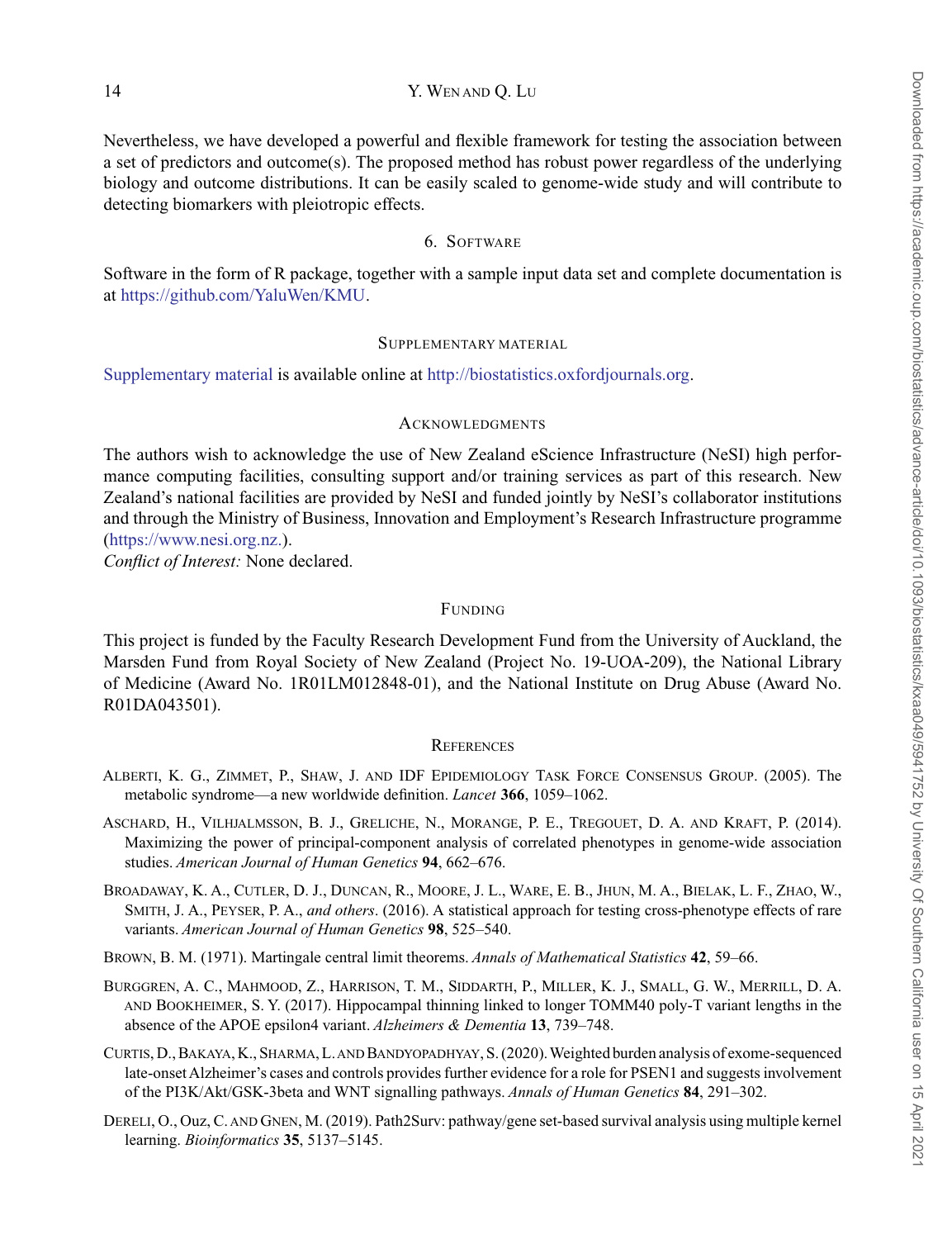- <span id="page-14-0"></span>DUTTA, D., SCOTT, L., BOEHNKE, M. AND LEE, S. (2019). Multi-SKAT: general framework to test for rare-variant association with multiple phenotypes. *Genetic Epidemiology* **43**, 4–23.
- GENZ, A. (1992). Numerical computation of multivariate normal probabilities. *Journal of Computational and Graphical Statistics* **1**, 141–149.
- GENZ, A. AND BRETZ, F. (1999). Numerical computation of multivariate t-probabilities with application to power calculation of multiple contrasts. *Journal of Statistical Computation and Simulation* **63**, 103–117.
- HALL, P. (1984). Central limit theorem for integrated square error of multivariate nonparametric density estimators. *Journal of Multivariate Analysis* **14**, 1–16.
- HE, T., LI, S., ZHONG, P. S. AND CUI, Y. (2019). An optimal kernel-based U-statistic method for quantitative gene-set association analysis. *Genetic Epidemiology* **43**, 137–149.
- HE, Z., ZHANG, M., LEE, S., SMITH, J. A., KARDIA, S. L. R., DIEZ ROUX, A. V. AND MUKHERJEE, B. (2017). Set-based tests for the gene-environment interaction in longitudinal studies. *Journal of American Statistical Association* **112**, 966–978.
- HOFFMANN, K., SOBOL, N. A., FREDERIKSEN, K. S., BEYER, N., VOGEL, A., VESTERGAARD, K., BRAENDGAARD, H., GOTTRUP, H., LOLK, A., WERMUTH, L., *and others*. (2016). Moderate-to-high intensity physical exercise in patients with Alzheimer's disease: a randomized controlled trial. *Journal of Alzheimers Disease* **50**, 443–453.
- JOHNSON, S. C., LA RUE, A., HERMANN, B. P., XU, G., KOSCIK, R. L., JONAITIS, E. M., BENDLIN, B. B., HOGAN, K. J., ROSES, A. D., SAUNDERS, A. M., *and others*. (2011). The effect of TOMM40 poly-T length on gray matter volume and cognition in middle-aged persons with APOE epsilon3/epsilon3 genotype. *Alzheimers & Dementia* **7**, 456–465.
- KLEI, L., LUCA, D., DEVLIN, B. AND ROEDER, K. (2008). Pleiotropy and principal components of heritability combine to increase power for association analysis. *Genetic Epidemiology* **32**, 9–19.
- LARSON, N. B., MCDONNELL, S., CANNON ALBRIGHT, L., TEERLINK, C., STANFORD, J., OSTRANDER, E. A., ISAACS, W. B., XU, J., COONEY, K. A., LANGE, E., *and others*. (2017). gsSKAT: rapid gene set analysis and multiple testing correction for rare-variant association studies using weighted linear kernels. *Genetic Epidemiology* **41**, 297–308.
- LEE, S., EMOND, M. J., BAMSHAD, M. J., BARNES, K. C., RIEDER, M. J., NICKERSON, D. A., TEAM, NHLBI GO EXOME SEQUENCING PROJECT-ESP LUNG PROJECT, CHRISTIANI, D. C., WURFEL, M. M. AND LIN, X. (2012). Optimal unified approach for rare-variant association testing with application to small-sample case-control whole-exome sequencing studies. *American Journal of Human Genetics* **91**, 224–237.
- LIANG, D., HAN, G., FENG, X., SUN, J., DUAN, Y. AND LEI, H. (2012). Concerted perturbation observed in a hub network in Alzheimer's disease. *PLoS One* **7**, 1–17.
- LIU, D., LIN, X. AND GHOSH, D. (2007). Semiparametric regression of multidimensional genetic pathway data: least-squares kernel machines and linear mixed models. *Biometrics* **63**, 1079–1088.
- MARUSZAK, A., PEPLONSKA, B., SAFRANOW, K., CHODAKOWSKA-ZEBROWSKA, M., BARCIKOWSKA, M. AND ZEKANOWSKI, C. (2012). TOMM40 rs10524523 polymorphism's role in late-onset Alzheimer's disease and in longevity. *Journal of Alzheimers Disease* **28**, 309–322.
- MONTIBELLER, L. AND DE BELLEROCHE, J. (2018). Amyotrophic lateral sclerosis (ALS) and Alzheimer's disease (AD) are characterised by differential activation of ER stress pathways: focus on UPR target genes. *Cell Stress & Chaperones* **23**, 897–912.
- SAYKIN, A. J., SHEN, L., FOROUD, T. M., POTKIN, S. G., SWAMINATHAN, S., KIM, S., RISACHER, S. L., NHO, K., HUENTELMAN, M. J., CRAIG, D. W., *and others*. (2010). Alzheimer's disease neuroimaging initiative biomarkers as quantitative phenotypes: genetics core aims, progress, and plans. *Alzheimers & Dementia* **6**, 265–273.
- SERRA-GRABULOSA, J. M., SALGADO-PINEDA, P., JUNQUE, C., SOLE-PADULLES, C., MORAL, P., LOPEZ-ALOMAR, A., LOPEZ, T., LOPEZ-GUILLEN, A., BARGALLO, N., MERCADER, J. M., *and others*. (2003). Apolipoproteins E and C1 and brain morphology in memory impaired elders. *Neurogenetics* **4**, 141–146.